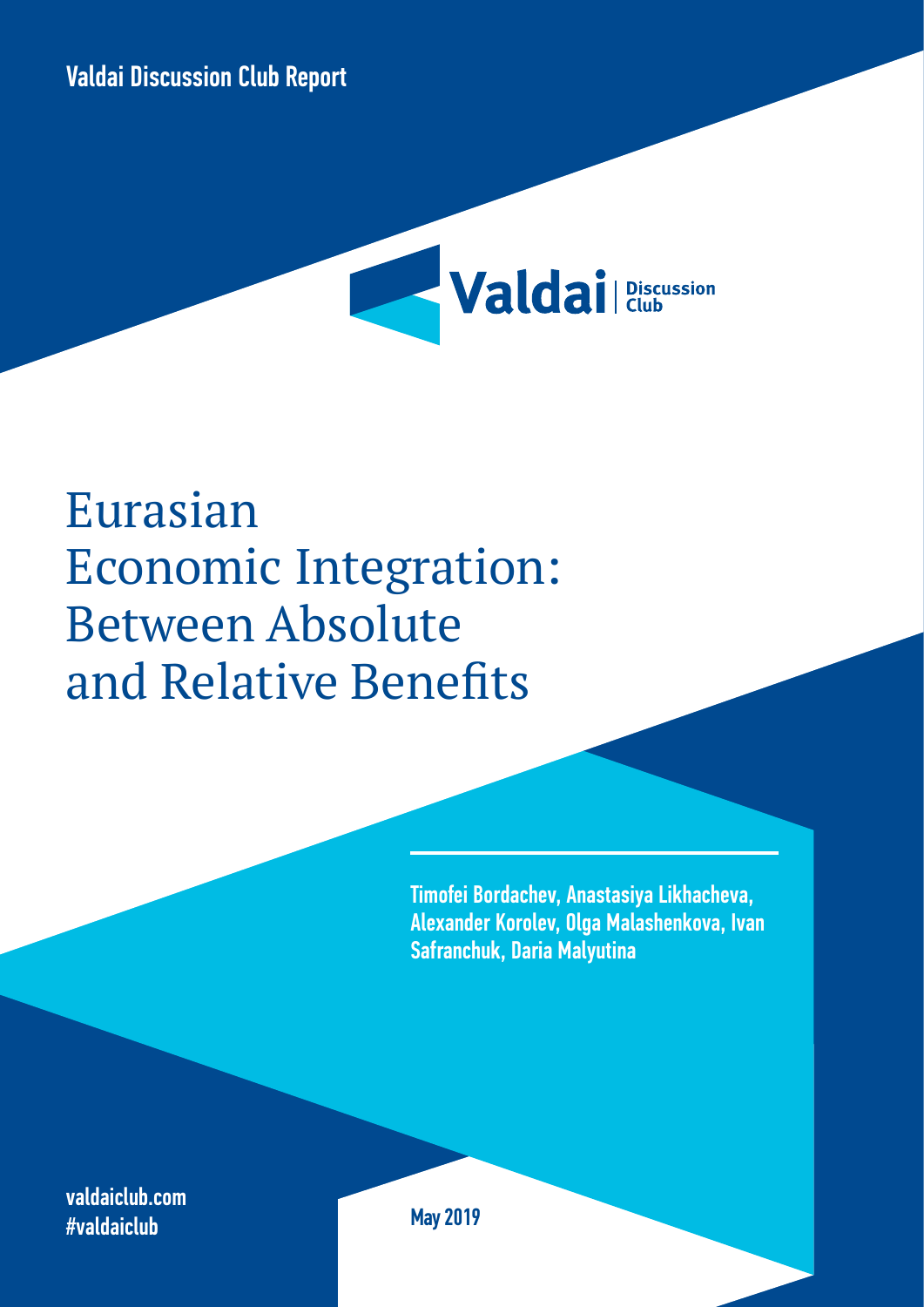The views and opinions expressed in this report are those of the authors and do not represent the views of the Valdai Discussion Club, unless explicitly stated otherwise.

ISBN 978-5-906757-95-1



© The Foundation for Development and Support of the Valdai Discussion Club, 2019

42 Bolshaya Tatarskaya st., Moscow, 115184, Russia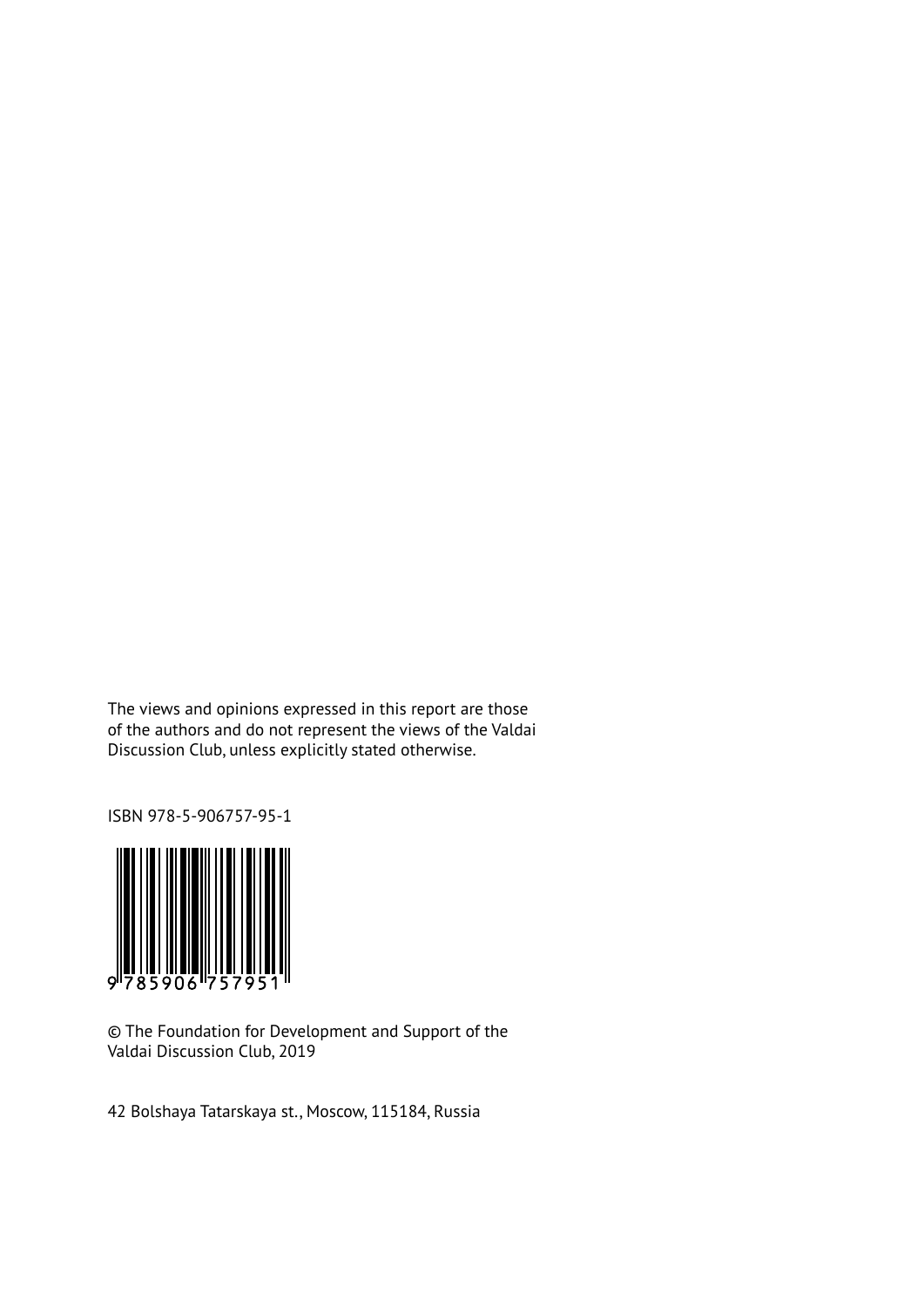The Valdai International Discussion Club and the authors of this report are grateful to the participants of the situation analysis on the topic of 'Eurasian Integration: Between Absolute and Relative Benefits' held on 27 March 2019 for their contribution to the comprehensive examination of the topic.

#### **Timofei Bordachev**

Programme Director at the Valdai Discussion Club, Academic Supervisor of the Centre for Comprehensive European and International Studies (CCEIS), National Research University Higher School of Economics

#### **Alexey Dyachenko**

First Secretary at the First CIS Department (1CISD), Ministry of Foreign Affairs of the Russian Federation

#### **Alexander Korolev**

Junior Research Fellow at the Centre for Comprehensive European and International Studies (CCEIS), National Research University Higher School of Economics

#### **Anastasiya Likhacheva**

Director of the Centre for Comprehensive European and International Studies (CCEIS), National Research University Higher School of Economics

### **Tigran Manaseryan**

Director of the Alternativa Research Centre, Armenia

### **Nikita Mendkovich**

Head of the Eurasian Analytical Club

### **Kubat Rakhimov**

Chair of the Committee on Industrial Policy, Export Facilitation, Infrastructure Development, and Public-Private Partnership, Chamber of Commerce and Industry, Kyrgyz Republic

### **Elena Semak**

Assistant Professor at the Department of International Economic Relations, Belarusian State University

#### **Ivan Safranchuk**

Leading Researcher at the International Research Institute, Moscow State Institute of International Relations (MGIMO University), Member of the Council on Foreign and Defence Policy

### **Kirill Entin**

Councillor at the Court of the Eurasian Economic Union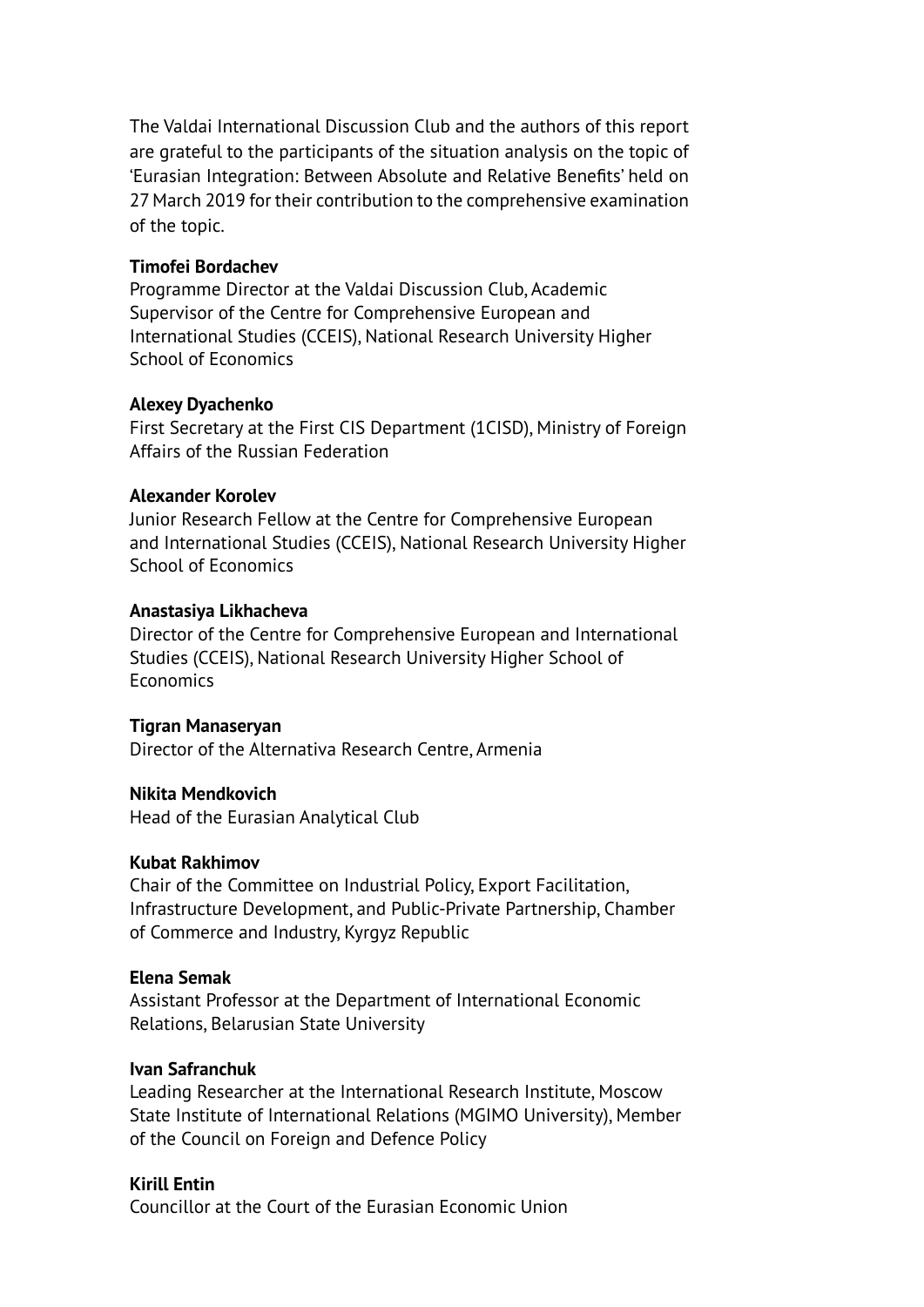## About the Authors

### **Timofei Bordachev**

Programme Director at the Valdai Discussion Club, Academic Supervisor of the Centre for Comprehensive European and International Studies (CCEIS), National Research University Higher School of Economics

### **Anastasiya Likhacheva**

Director of the Centre for Comprehensive European and International Studies (CCEIS), National Research University Higher School of **Economics** 

### **Alexander Korolev**

Junior Research Fellow at the Centre for Comprehensive European and International Studies (CCEIS), National Research University Higher School of Economics

### **Olga Malashenkova**

Deputy Dean for Research of the School of International Relations, Belarusian State University

### **Ivan Safranchuk**

Leading Researcher at the International Research Institute, Moscow State Institute of International Relations (MGIMO University), Member of the Council on Foreign and Defence Policy

### **Daria Malyutina**

Research Assistant at the Centre for Comprehensive European and International Studies (CCEIS), National Research University Higher School of Economics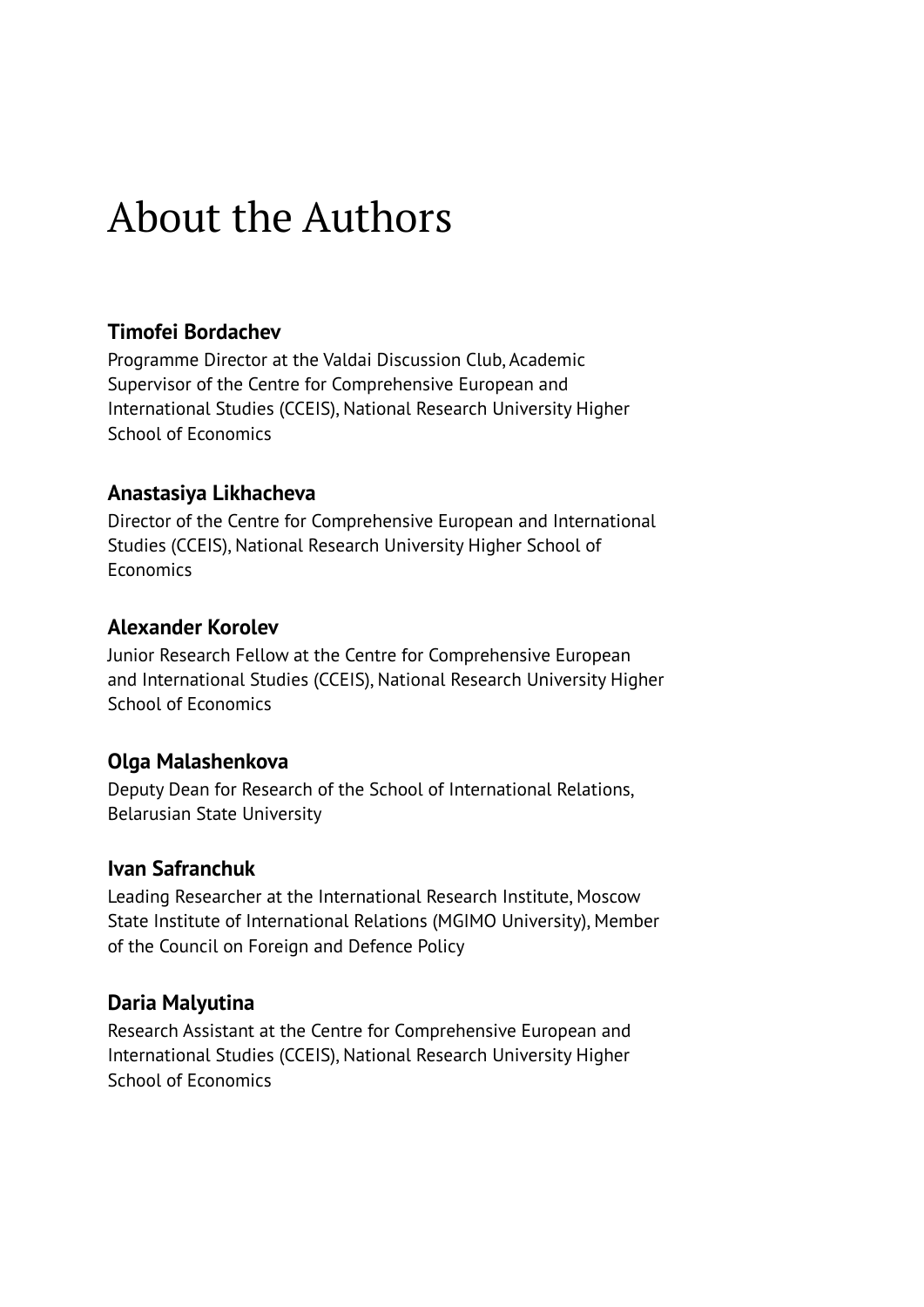## Contents

| 4 | Introduction |
|---|--------------|
|   |              |

- The Main Road Fork in Eurasian Integration
- A Balance of Absolute Benefits in the Eurasian Integration Context
- Some Examples of Absolute Benefits Generated by Eurasian Integration
- The External Dimensions of Eurasian Integration
- Fighting to Gain Relative Benefits
- Risks of Abandoning 'Absolutism'
- EAEU: From Rational Manoeuvring to Rational Strategies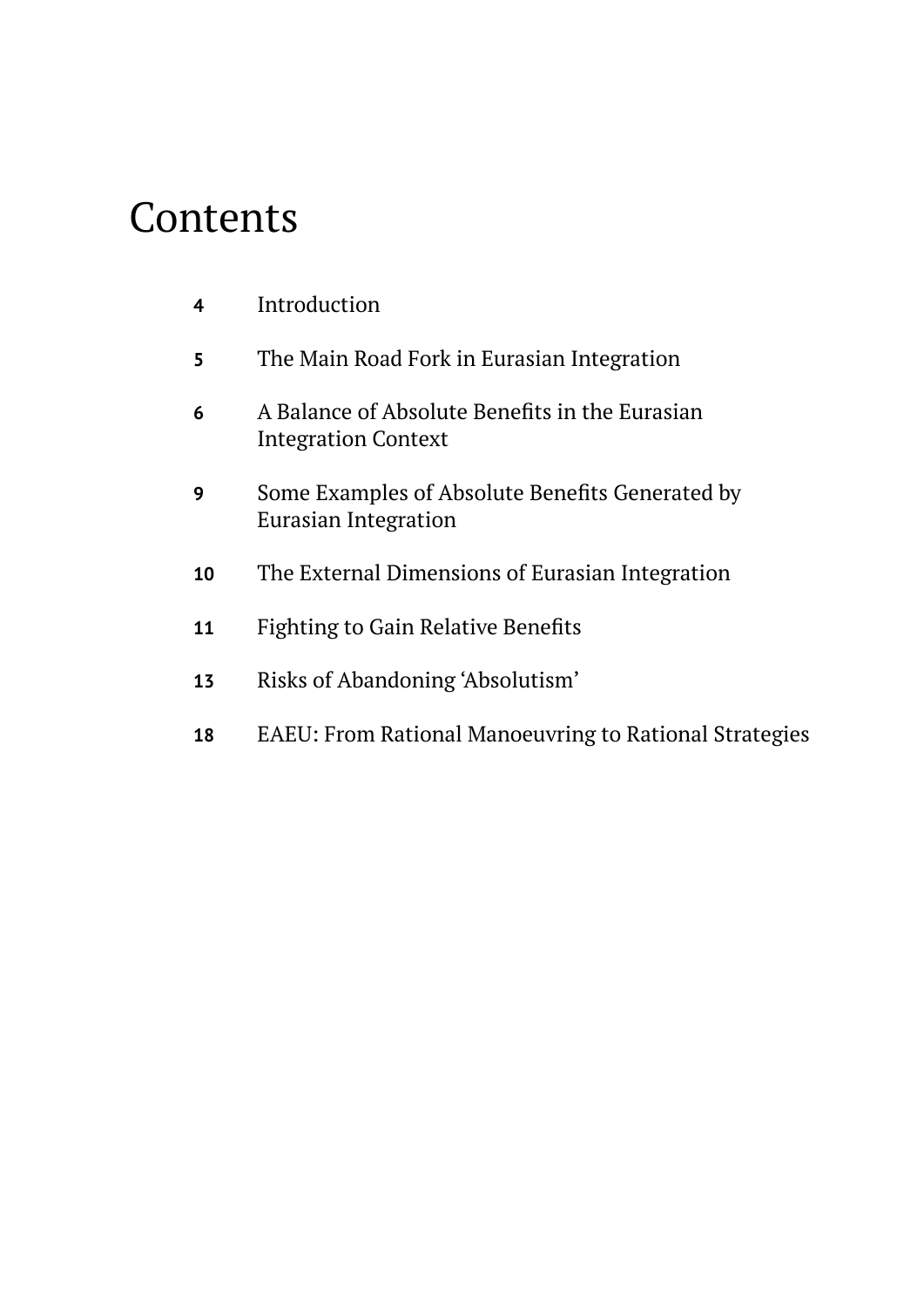## Introduction

The Eurasian Economic Union (EAEU) is in many respects a unique project as it has been created by means other than 'iron and blood'. Eurasian integration is an example of a rational choice in favour of an advanced intergovernmental cooperation aimed to strengthen national sovereignty. Therefore, the formation and further promotion of the Eurasian integration is voluntary, rational, and economically motivated cooperation between sovereign states. This is the only scientific framework and political reality for the Eurasian integration to be examined. The main purpose of the integration is to contribute to the strengthening of the member states' national sovereignty.

Eurasian economic integration is a process that did not emerge all at once, nor did it come into being as a consequence of a political decision related to some external or internal circumstances. Despite an upcoming milestone – the fifth anniversary of the EAEU Treaty (to be marked in 2019) – it would be a distortion to reduce analysis of Eurasian integration to this alone. The EAEU is based on a comprehensive effort to promote the cooperation and co-development agenda in the Eurasian space. This work began 25 years ago and has consistently embraced ever new lines in cooperation.

| <b>History of Eurasian integration</b> |  |  |  |  |  |
|----------------------------------------|--|--|--|--|--|
|----------------------------------------|--|--|--|--|--|

1994 – President Nursultan Nazarbaev of Kazakhstan suggests establishing a practical, economically interconnected union of states in the Eurasian space;

1995 – The Republic of Kazakhstan, the Republic of Belarus, and the Russian Federation sign the Agreement on the Customs Union (CU) aimed at removing obstacles to free economic interaction between the parties' businesses;

1996 – The troika countries and the Kyrgyz Republic sign the Treaty on Deepening Integration in Economic and Humanitarian Areas;

2001 – The Eurasian Economic Community (EurAsEC) is established;

2003 – The Agreement on Forming Common Economic Space is signed;

2007 – Treaty on the Establishment of the Single Customs Territory and Formation of the Customs Union is signed;

2010 – The Customs Union starts to operate;

2012 – Common Economic Space is established;

2012 – The Eurasian Economic Commission (EEC) is launched;

2014 – Treaty on the Eurasian Economic Union (EAEU) is signed;

2015 – The EAEU is launched.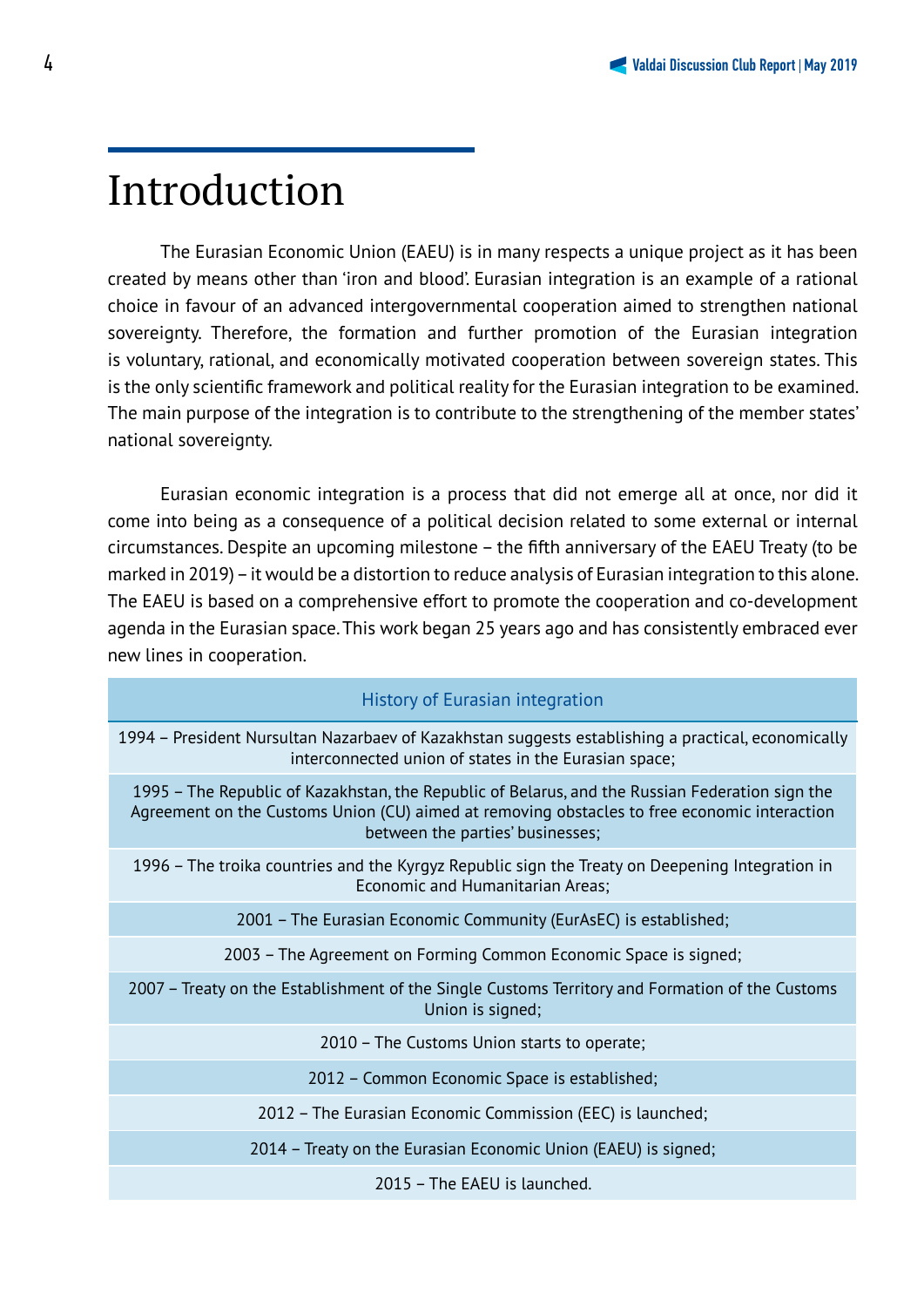### The past five years have seen Eurasian economic integration climb to a qualitatively new level and accumulate a number of achievements, if no fewer problems. These achievements and problems require a rethinking, and later an upgrade of the integration project, both on the everyday integration agenda and the Eurasian integration strategy level. This will be a look into the EAEU member states' ability to respond promptly to internal and external challenges, considering that the external challenges and internal needs of the Eurasian Five are dynamic and changeable.

## The Main Road Fork in Eurasian Integration

A collision of interests is always part of any integration process, growing more dramatic and multidimensional the more comprehensive an integration endeavour becomes. This is particularly clear from the record of the most advanced integration project in history, the European Union, which saw periods of 'eurosclerosis', direct sabotage by member countries (e.g. a six-month boycott of the European Commission in 1965–1966 by France), and the failures of the constitutional referendum in the Netherlands and France in May 2005. The main fork in the road for Eurasian integration today is the lack of convenient 'integration scales': a deeper integration implies more heated conflicts, and it becomes more difficult to gauge the effects of integration decision-making. However, the main advantage of the existing situation is that it is natural.

It is important to understand that states involved in an integration process will cooperate in any event, albeit focusing on either absolute or relative benefits. Participants in an integration plan are constantly choosing between absolute benefits (needed by and useful for all participants regardless of their contribution) and immediate relative benefits. If the focus is on relative benefits, the natural inclination is to get more than the other states (i.e. one's own gain is only measured against what is obtained by the others). If absolute benefits are prioritized, the aim is to gain more than with no integration at all. The former implies that conflicts are analysed in isolation from other processes (the use of discriminatory measures against partners), while the latter in essence implies putting a problem into a wider integration context (phytosanitary regulation vs signing a free-trade area (FTA) agreement on more lucrative terms as a member of a major common market).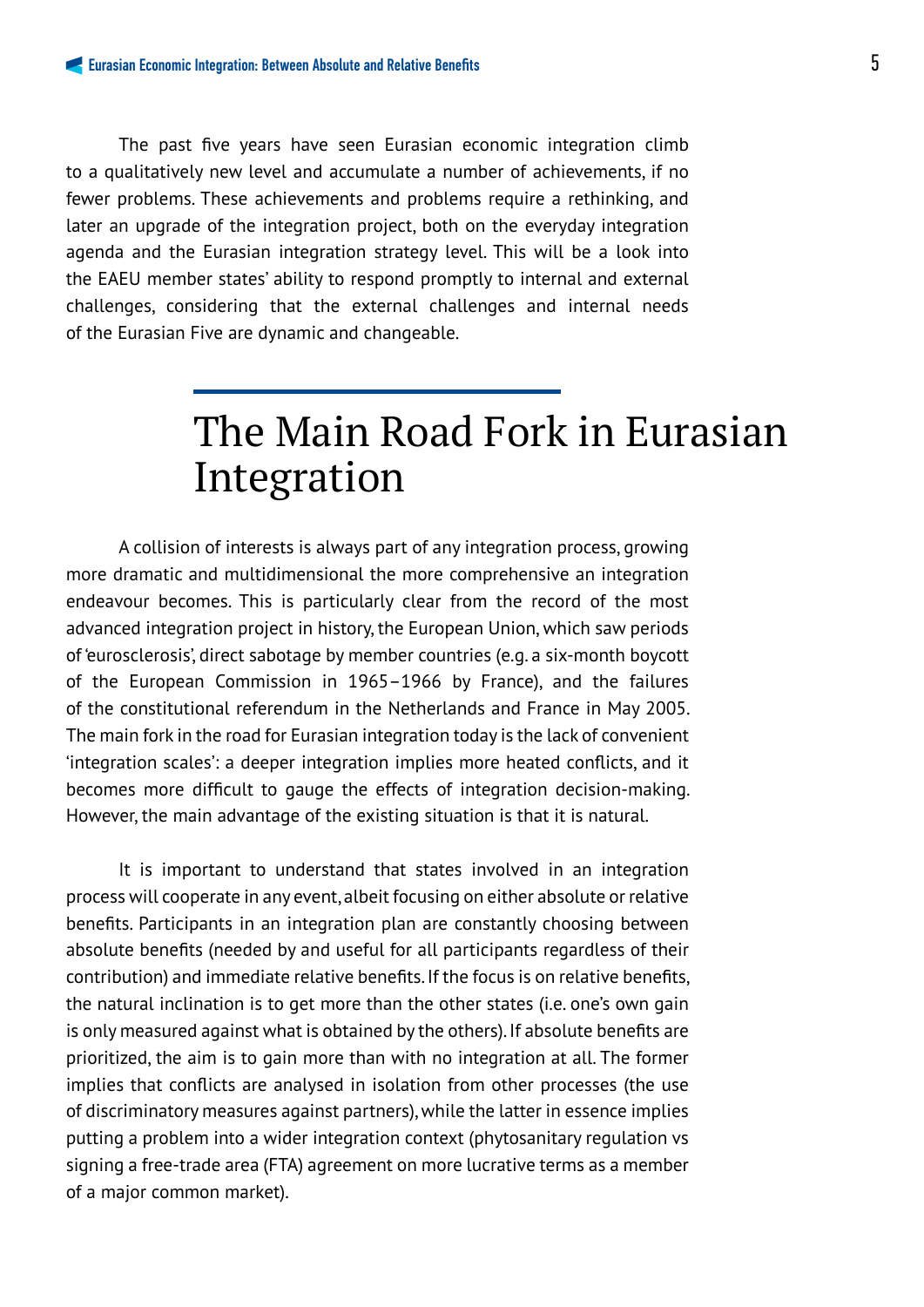## A Balance of Absolute Benefits in the Eurasian Integration Context

On May 29, 2014, the Treaty on the Eurasian Economic Union was signed. Over almost five years, the EAEU has travelled a long way and came into its own as an international integration bloc. Under the EAEU Treaty, the Union provides for the free movement of goods, services, capital, and workforce as well as for a coordinated, agreed upon, or unified economic policy. This means that the Treaty is aimed at modernizing the cooperation environment for the member states as a source of integration benefits.

The key obstacle to this is the 'sovereignty trap' inherent in any integration platform, where EAEU countries, while creating and consolidating institutions, are afraid of losing the final say on strategic decision-making. In fact, the Union has proven to be a potent means helping to strengthen the member states' sovereignty. First, smaller countries can veto decisions falling within the Union's purview, that is, decisions related to a much more powerful partner, Russia. Second, the EAEU member states can rely on their combined might while dealing with outside partners like China, the EU, the US, ASEAN, etc.

It is also a clear and absolute priority for all members to increase the capacity of the common market through integration. For example, the combined volume of trade, one of the most representational indicators in any integration project, grew in the EAEU member states by 9.2% to \$59.7bn in 2018 over 2017. A number of industries contributed to the growth, including mineral resources (up 14%), textiles (13.6%), engineering products, equipment and vehicle manufacturing (12.1%), metals (8.6%), agriculture (5.2%), and chemicals (4.7%). Compared with GDP growth rates (1.9%) and industrial production growth rates (3.2%) in the EAEU zone, the dynamics of integration cooperation is clearly ahead of national economic dynamics. This means that the EAEU is a real growth booster for the member states. Internal trade growth rates are also ahead of GDP and industrial production growth rates in each EAEU country. These dynamics are explained by the logic of the integration process as defined by the EAEU Treaty.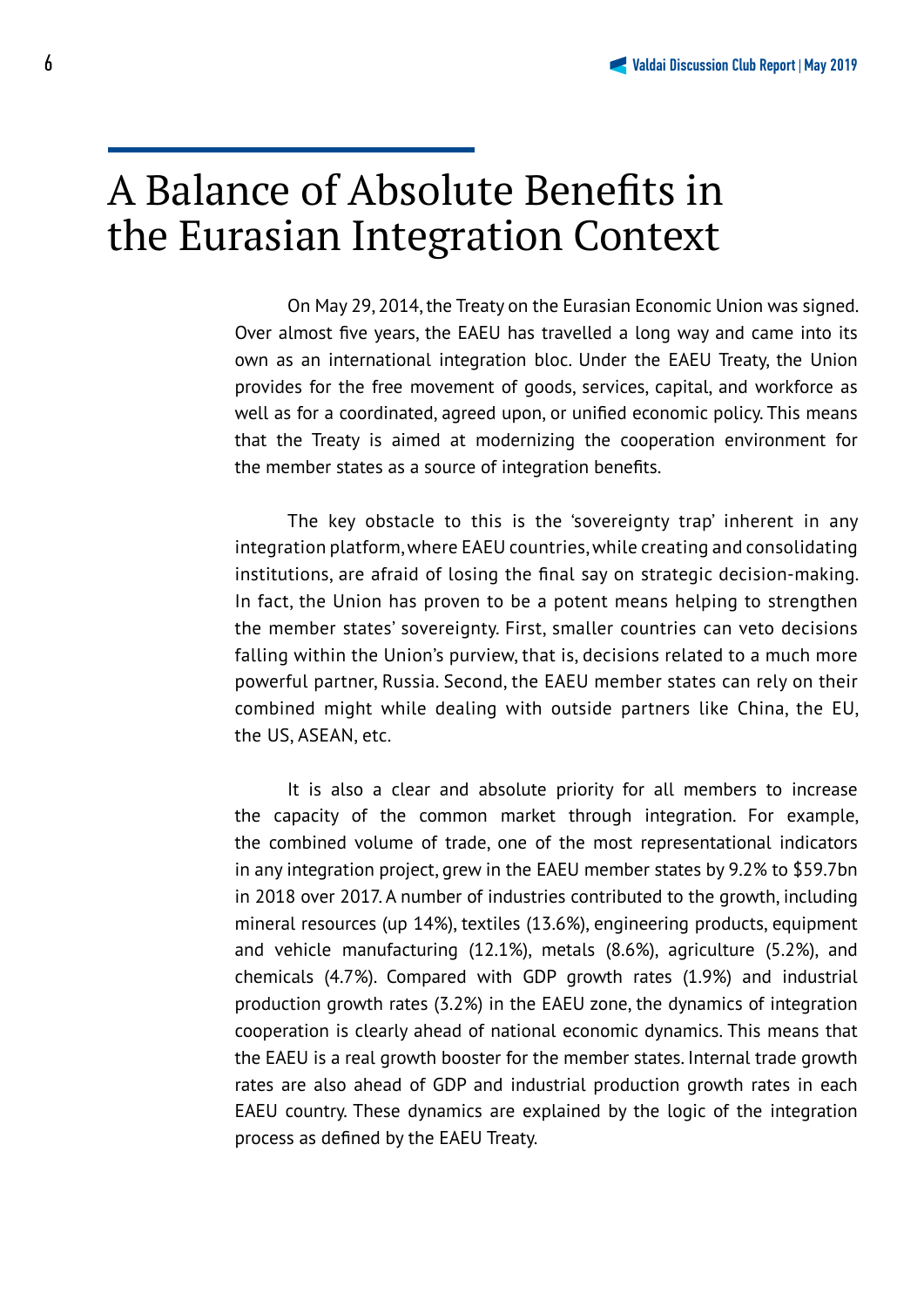Each member country has received benefits since the moment it joined the integration process, but at the first stage these were not often viewed as relative, i.e. none of the countries had the aim of gaining more than its partners at any cost. For example, the positive consequences of EAEU membership for Russia were that Kazakhstan accepted its high import tariffs; an additional positive spinoff came from Armenia and Kyrgyzstan, which also accepted Russia's import tariffs. Although this impact is limited, it will expand along with the growth of the internal market.

**If the focus is on relative benefits, the natural inclination is to get more than the other states. If absolute benefits are prioritized, the aim is to gain more than with no integration at all**

In the case of Belarus, the positive short-term economic effect in trade proved less important because, from the Belarusian point of view, the EAEU does not exceed the Union State's potential by much. Nevertheless, Minsk received certain other benefits from Russia through various instruments under its accession to the EAEU. Specifically, Belarusian businesses were allowed to access state procurement in Russia and the EAEU as a whole.

For Armenia, Kazakhstan, and Kyrgyzstan, the expected positive effects (better access to markets in member countries, a surge in exports within the EAEU) were also the most significant, given the size of their economies and the lack of bilateral integration formats with Russia in previous years. Even though they have yet to reach their plenitude, the existing EAEU barrier identification mechanisms and decision-making mechanisms already serve to accelerate and consolidate these countries' trade and investment ties with Russia and Belarus, defend their national interests, and build up their competitive advantages, primarily with an eye to promoting joint exports.

Armenia received the most notable financial benefits after joining the EAEU, primarily due to better conditions for trade with Russia (minus export tariffs on gas and diamonds). At this point, the country is showing confident growth rates in trade and cooperation with other EAEU member states as well. In 2018, Armenia's exports to the other EAEU countries increased by over 20% as compared to 2017.

Kazakhstan's current priority is to attenuate the consequences of the upcoming global economic slow-down predicted by leading institutions. In 2018, the EAEU demonstrated high economic development rates and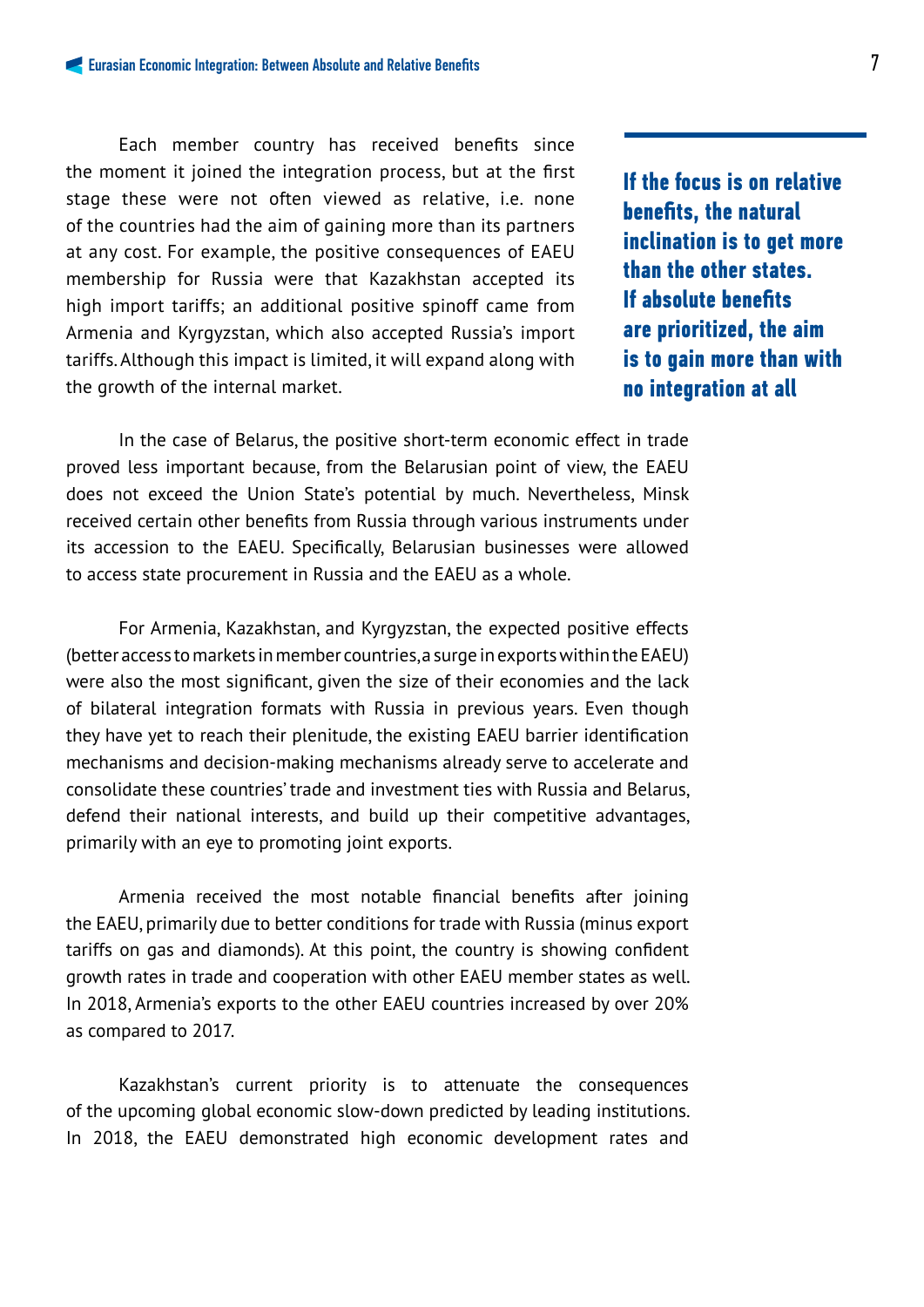#### **COMMON MARKETS OF THE EAEU**



a surge in trade, both inside and outside the Union. The Eurasian Economic Commission (EEC) has established 14 industrial platforms and selected over 100 joint projects that are already in progress. Thus, possible negative effects for Kazakhstan could be minimized based on cooperation under EEC auspices.

Prior to joining the EAEU, Kyrgyzstan analysed the possible consequences of this step for its macroeconomic indices. The forecasts were positive, but its accession occurred at the same time as a plunge in oil prices that entailed a dramatic decline in economic indicators in the partner countries. Nevertheless, the forecast figures proved correct even under those circumstances. Moreover, it has become clearer over time that an almost optimistic scenario is being implemented. Kyrgyzstan has boosted light industry production, manufacturing, mining and other industries. The country's accession to the EAEU involved tariff preferences on 166 export commodities, promoting positive dynamics and the launch of investment projects. The Russian–Kyrgyz Development Fund is noted for high performance. Kyrgyzstan's politicians say that its accession to the EAEU has changed foreign trade regulation procedures and mechanisms and promoted contacts between businesses in partner countries. The accessionrelated effects and expected dividends from participation in the EAEU have been expressed in the growth of exports to the EAEU countries (by 5% in 2018) and a real improvement in living standards resulting from cooperation in the common labour market.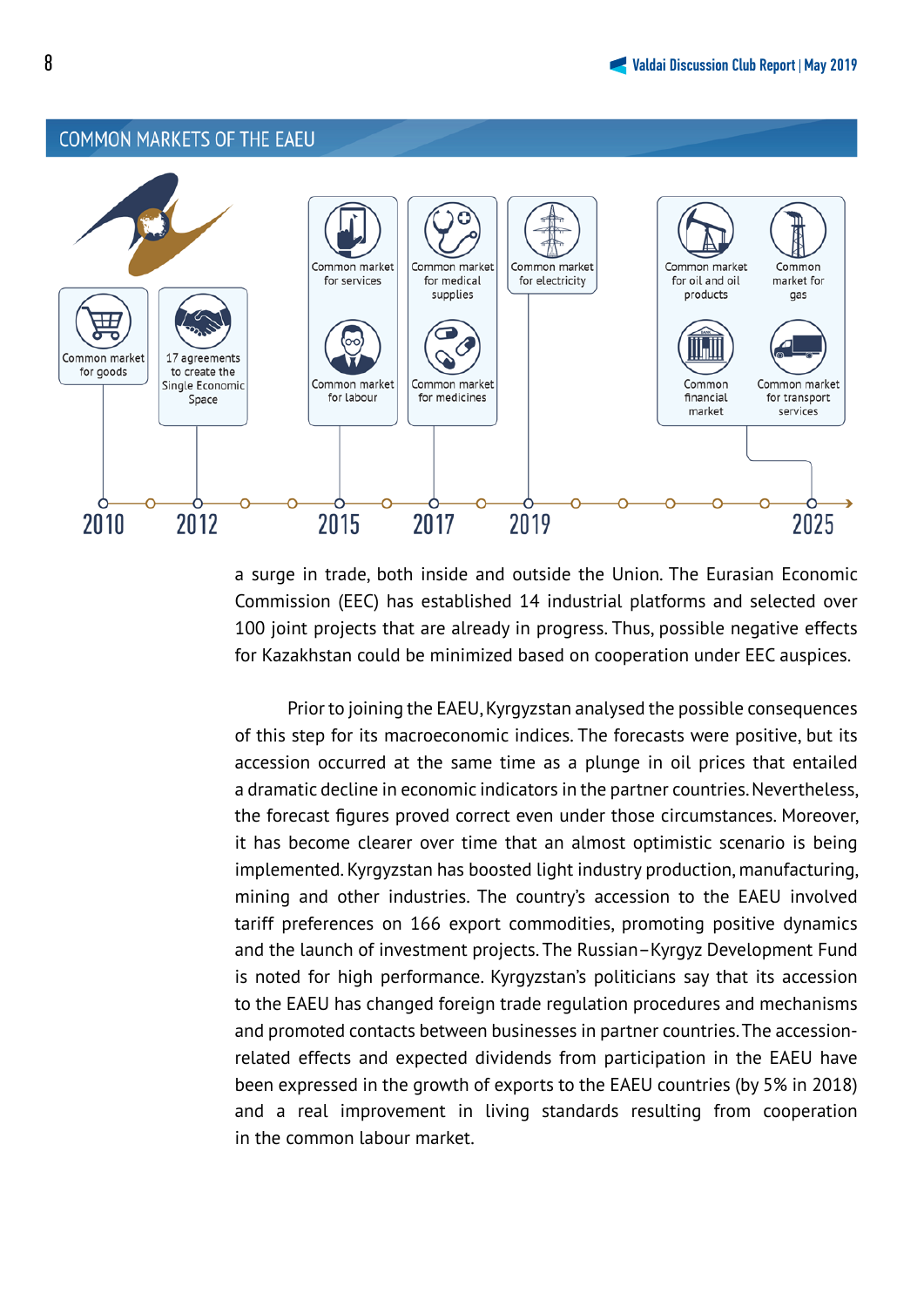## Some Examples of Absolute Benefits Generated by Eurasian Integration

One of the most important changes concerned customs procedures, introduced into the Customs Code, which came into effect on January 1, 2018. First, this eased customs procedures, no longer requiring documents to fill out a customs declaration. Second, e-document management has replaced paper. An e-declaration is envisioned by default, but on certain occasions declarations need to be submitted in writing. Some cases in point are goods sent by international mail, personal effects, customs transit, or vehicles used for international carriage. Third, it takes less time to clear goods, the maximum timeframe for export clearance being four hours after a customs declaration is registered (instead of 24 hours under the earlier arrangement).

Generally, the new EAEU Customs Code (effective January 1, 2018) has provided additional opportunities for business cooperation between the five countries, given that its logic is suggested by respective national interests, EAEU goals, and the interests of businesses that already find it easier to engage in foreign economic activity, including interaction with EAEU partners.

A new feature, which is of particular importance to consumers, is the EAEU pilot programme for a warning system on unsafe products, or products that are at variance with EAEU technical regulations. This system was conceived as part of the EAEU integrated information system. Identified unsafe products or products manufactured outside the technical regulations can be withdrawn from distribution, including across the whole EAEU territory. The pilot programme is based on five EAEU technical regulations.

Some other achievements are positive shifts within EAEU common legislation. For example, in late 2018 the EEC Collegium approved a number of decisions on customs cooperation, technical regulation, and economic

**In fact, the Union has proven to be a potent means helping to strengthen the member states' sovereignty**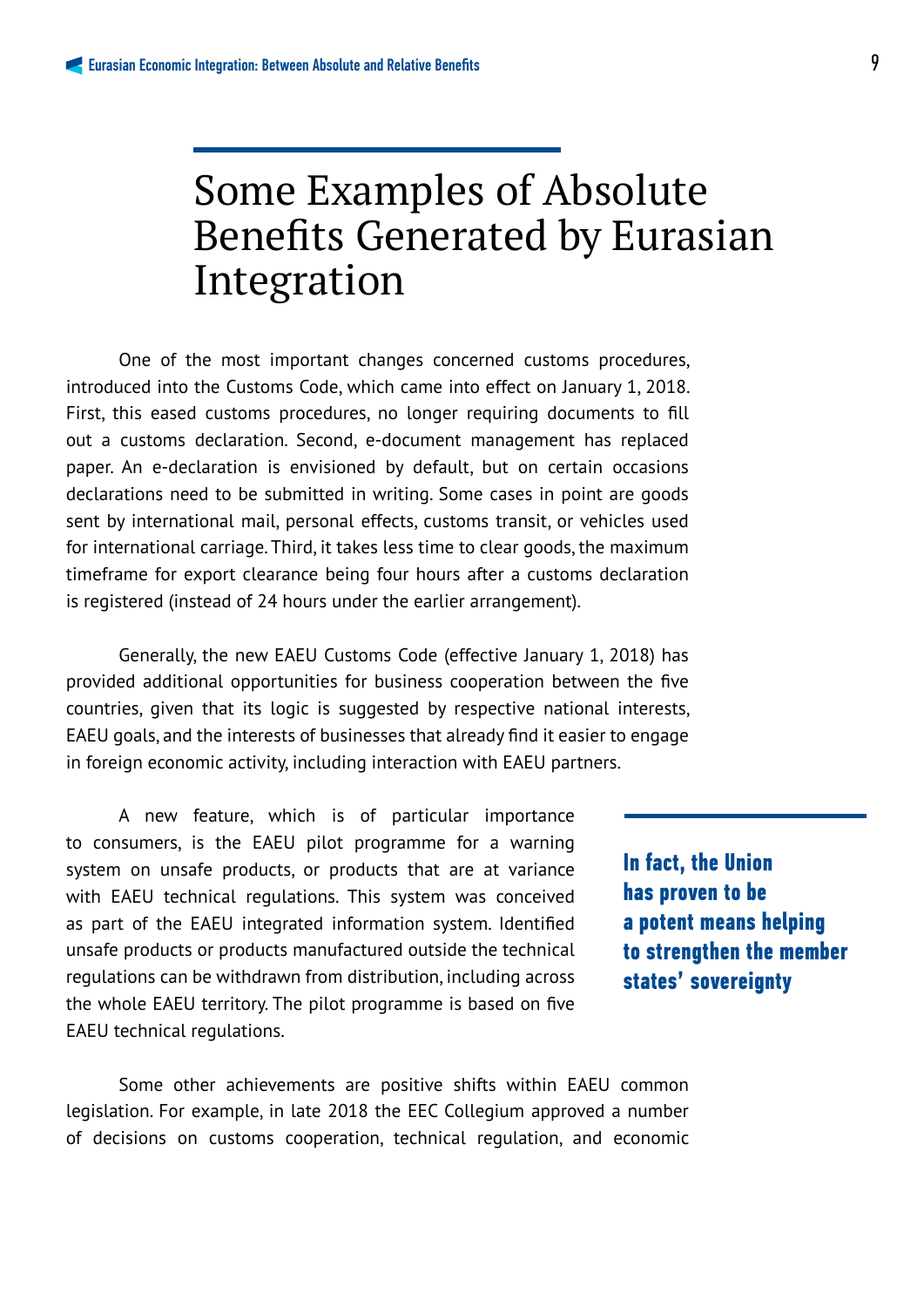digitalization. A consistent effort is made in the regulatory, certification, and standardization areas, with over 25 Eurasian regulations introduced to date. The EEC has established the first venues for business communities to discuss various issues within the framework of existing formats, including the Business Council, Business Dialogue, and online formats.

Overall, it is clear that the EAEU is working to implement its goals in a somewhat reserved, if logical, way. There is consensus on the premise that it is more beneficial and safe to compete cooperatively in external markets. Therefore, joint ventures, industrial cooperation, access to infrastructure and financial resources within the EAEU are potentially a major competitive advantage for all members both inside and outside the organization.

## The External Dimensions of Eurasian Integration

Despite its young age, the EAEU is today the world's second strongest regional union in terms of integration depth and Greater Eurasia's sixth most populous market. This is the longest single customs zone in the world and home to all main land routes between Western Europe and Asia. At the same time, under the EAEU Treaty, its main executive body, the EEC, has a mandate for all trade negotiations, which means that not a single bilateral FTA agreement can be signed by a member in circumvention of the EAEU. Accordingly, EAEU membership is a competitive advantage for any national infrastructure or logistics project that is orientated towards transcontinental transit based on barrier-free access to EAEU neighbours.

As of now, the EAEU has signed one FTA agreement with Vietnam (2015), which will take about seven more years to be implemented in full. In the meantime, trade liberalization negotiations could be launched with ASEAN based on this agreement, given compliance with certain EAEU conditions. Talks with Serbia were completed in April 2019 and an FTA agreement is expected to be signed in October of this year (2019). A similar deal with Singapore is at the final stage. Several other countries, with which the EAEU is establishing economic ties, are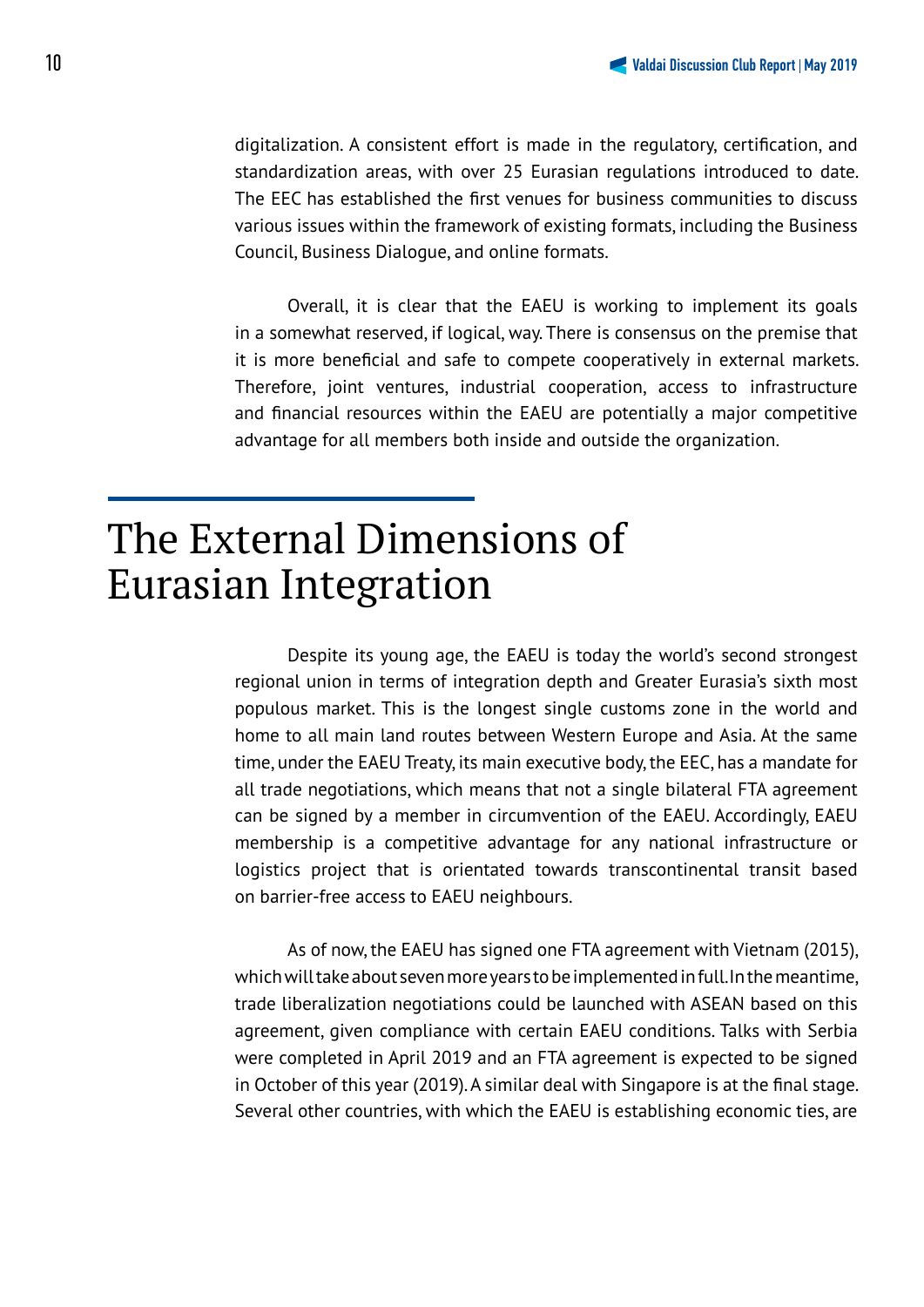waiting their turn. It should be noted that cooperation with foreign partners has gone beyond the trade agenda. Since 2015, it is the EEC that has been building up alignment between the EAEU and China's Silk Road Economic Belt initiative, which implies coordination in infrastructure, transport, and other spheres.

The last five years have seen the EAEU and its five members strengthen their international status by establishing official relations with foreign countries, integration blocs, and international organizations. For example, memorandums of understanding have been signed with MERCOSUR (Southern Common Market, a South American trade bloc), the General Secretariat of the Andean Community of Nations, the Latin American and the Caribbean Economic System, and ASEAN.

**The EAEU is working to implement its goals in a somewhat reserved, if logical, way** 

The EEC has been promoting cooperation with the UN and World Trade Organization (WTO). It also regularly attends G20 meetings and has granted the observer status to Moldova.

Thus, much progress in terms of Eurasian integration has been achieved during the first five-year period, which has made it possible to strengthen the sovereignty of the member states and scale up their international positions by promoting multilateral cooperation formats. Nevertheless, the new economic and institutional integration environment has not eliminated infighting between national governments over relative benefits, infighting that often has nothing to do with market competition and is a Eurasian integration 'spoiler'.

## Fighting to Gain Relative **Benefits**

Although the EAEU countries have announced deeper Eurasian integration and the organization of barrier-free common markets involving minimal number of restrictions and exemptions as their priorities, there is a clear trend towards stepping up the protection of national segments within the common market. This is due, among other things, to country-specific development priorities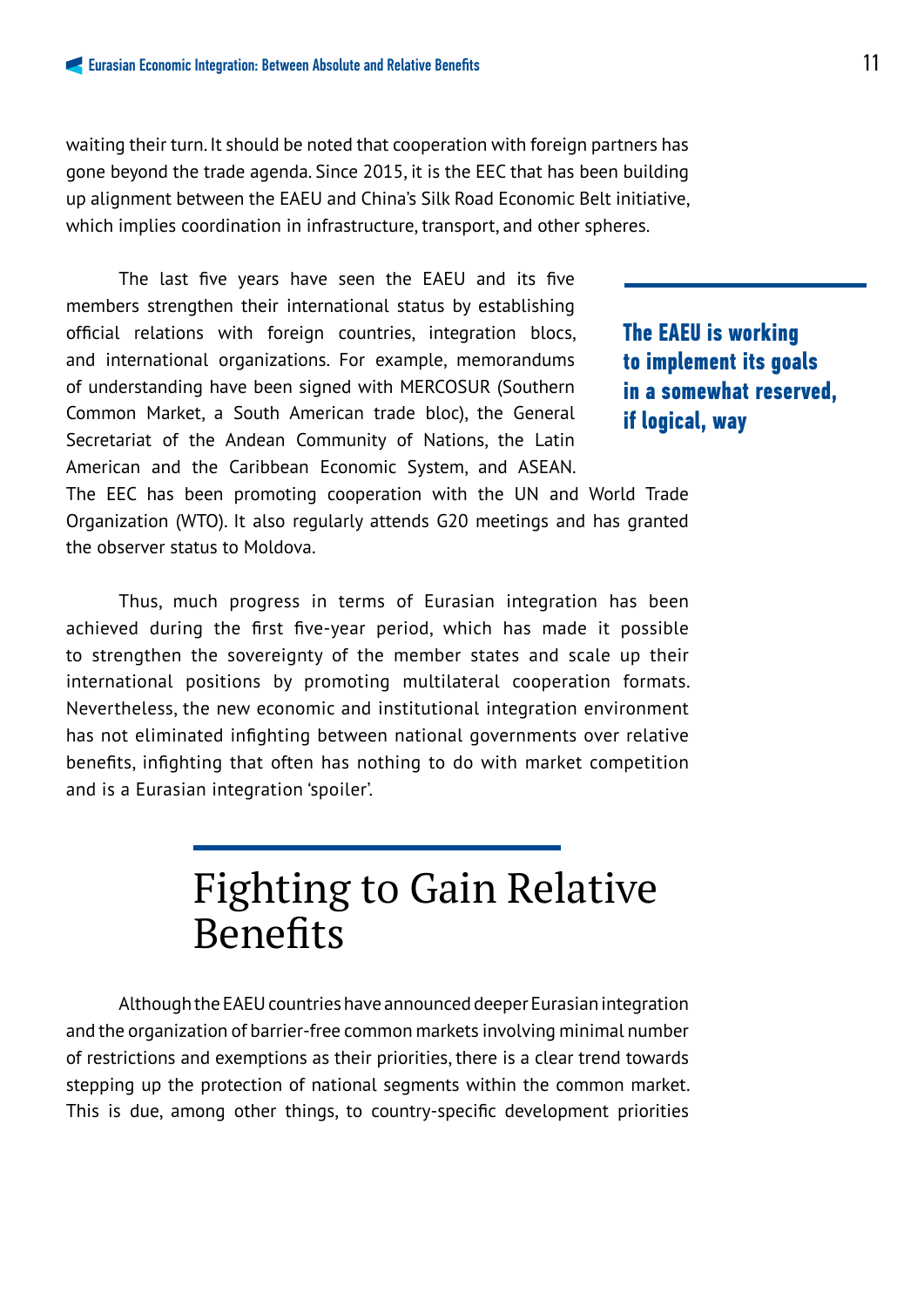included in strategic planning documents that concentrate on promoting exports and increasing the share of national exporters to external markets, including the EAEU market.

An additional factor that aggravates the situation is the weak diversification of the EAEU states' trade nomenclature. As of today, mutual trade is based on three categories of goods – minerals, machines and transport vehicles, and food – which account for over 62% of trade within the Union. This limited pattern of trade leads to internal rivalry. There is nothing wrong with rivalry per se. On the contrary, rivalry creates opportunities for market development and fills the market with reasonably priced high-quality goods. But all economies differ in size and this is a factor that often prompts national governments to use various discriminatory measures, something that entails trade disputes within the EAEU, which have been recorded in all neighbouring EAEU countries. In the majority of cases, contention surrounds agriculture products and processed food, and therefore bans imposed by related monitoring bodies are the most frequent tool used to erect a barrier.

One example is the milk and meat wars between Russia and Belarus, which gained notoriety after 2014, when the Russian embargo on Western products made it possible for Belarus to build up its own exports. There are similar meat trade problems between Russia and Kazakhstan, with both countries imposing restrictions or bans on imports. The main reasons, apart from product quality, are the possibility of identifying the origin of a raw material and production sites in Kazakhstan as well as the fact that the Kazakhstani digital veterinary certification system is not integrated with Russia's MERCURIUS State Information System.

Achieving particular attention was a customs dispute between Moscow and Minsk in 2017, when Belarus confiscated a consignment of household appliances being transited from Kaliningrad, Russia. Acting on a Russian suit, the EAEU Court ruled that Belarus 'failed to implement in full the treaty on free movement of goods'. The fact that the two countries referred their dispute to the EAEU Court, the first and so far the only case of this kind in EAEU history, was a test of sorts for the institutional mechanism of checks and balances. Passing a ruling in favour of Russia was an uphill struggle. Belarusian judges wrote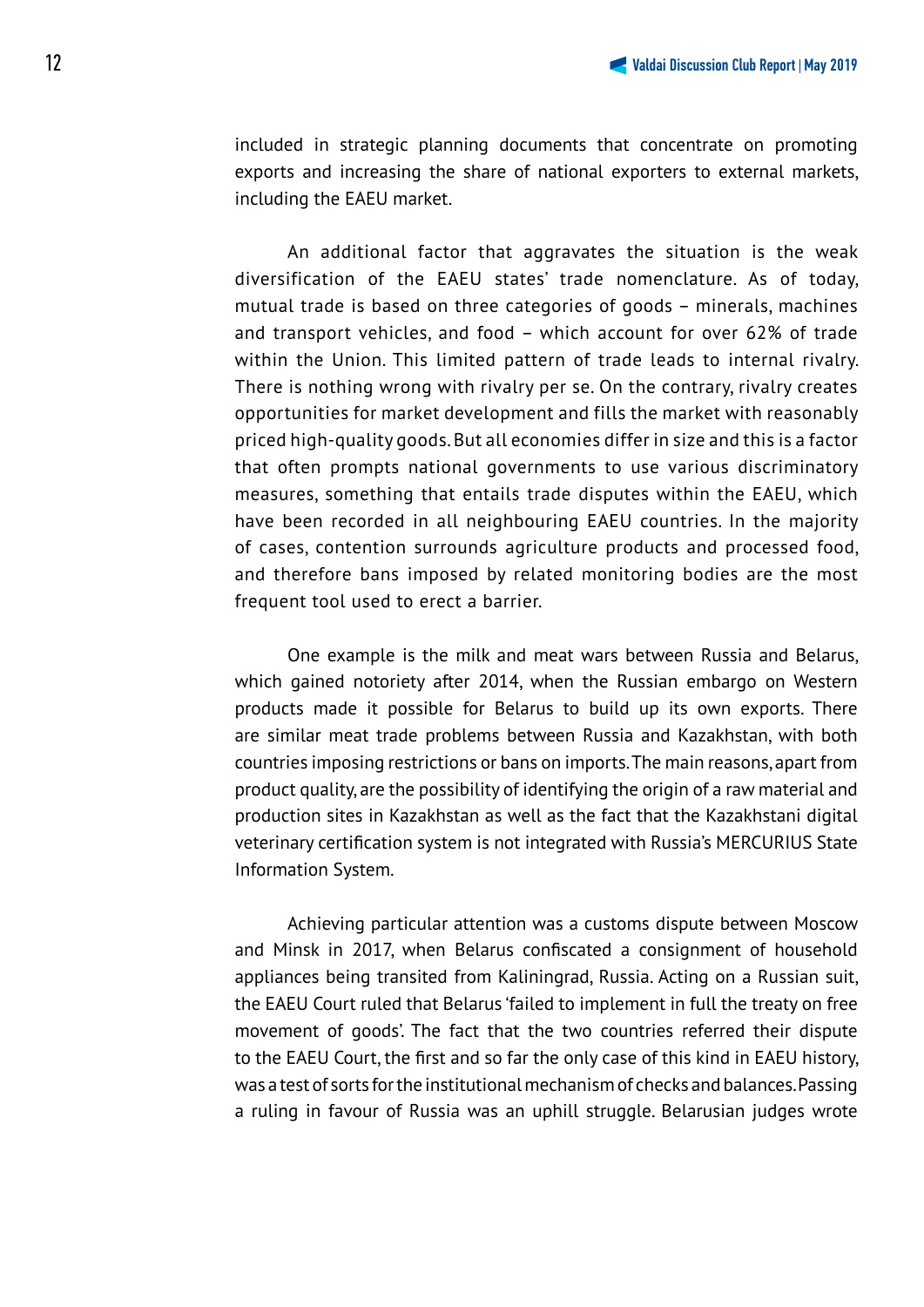dissenting opinions insisting that the court lacked jurisdiction in the dispute and that, accordingly, the final decision was made ultra vires (adopted without legal authority).

Thus, the EAEU lacks effective mechanisms for solving customs and trade disputes, mechanisms that make it possible to prevent protectionism with regard to producers from one country. If the current institutional and legal vacuum as well as interstate differences persist, the Eurasian Five risk straying from their original goal of achieving an absolute gain in the interest of all integration parties.

## Risks of Abandoning 'Absolutism'

Although, at first sight, relying on immediate relative benefits is a rational approach, an integration project is doomed to collapse if absolute advantages (often implying deferred benefit) are not taken into consideration. In the game theory, this is a classic example of how maximizing benefits at the moment ultimately leads to an irrational result, with all participants gaining fewer benefits at the end of the entire decision-making cycle.

The problem for the participants in Eurasian integration is that in a situation where the international economic system is rapidly falling into regional megablocs, the putative failure of the Eurasian integration project will put all countries, even large countries like Russia, in an extremely vulnerable position. Abandoning Eurasian integration principles in favour of a 'Eurasian stand-alone' stance will soon end any chance of upholding national economic interests in relations with third countries and blocs, primarily China and the EU. It will increase cooperation costs, reduce the ability to participate in devising trade standards and rules, and dramatically curtail diversification of international cooperation.

A solution favourable for the Eurasian Five might be the parallel use of the two foreign economic strategies that have proved their value as effective profit maximizing tools, specifically, balancing for profit and voluntary institutional binding.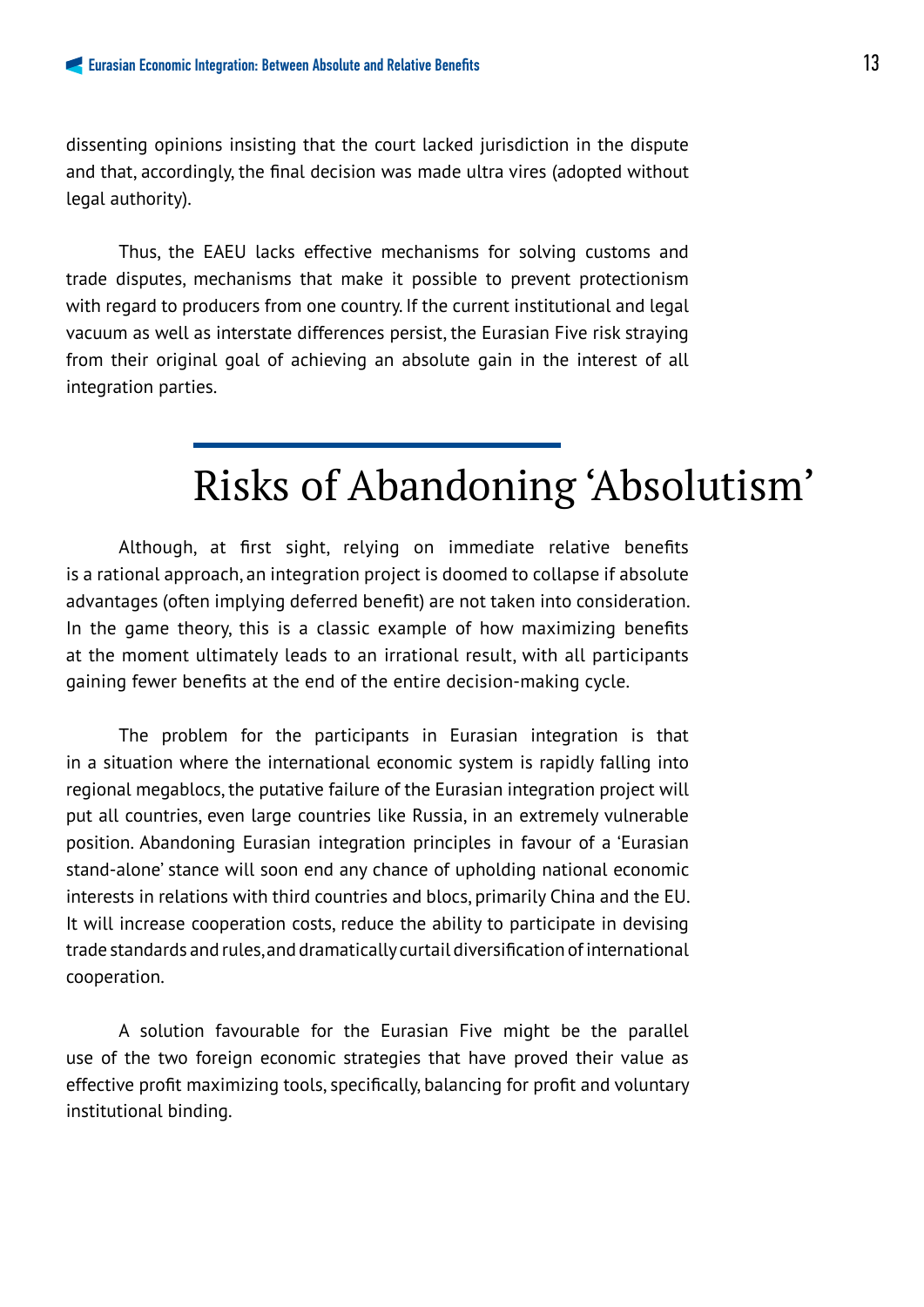## *Balancing for Profit*

The balancing for profit (BFP) strategy is an extension of some countries' policy to diversify economic and diplomatic ties in order to avoid an asymmetric dependence on a more powerful partner, to leave room for foreign policy manoeuvres, and thus maintain national sovereignty. In this case, the profit maximization policy, as applied to small and medium-sized countries, can be most effectively implemented through their involvement in large-scale economic initiatives, projects and megaregional trade agreements (MRTA). A case in point is Australia engaged in an act of active balancing between the US and China, Canada, Chile, Brazil, and a number of other nations.

However, the most successful balancer among small and medium-sized countries is Vietnam. Despite periodic aggravations from political differences with China, Vietnam has no intention of joining formal alliances with the United States, which would jeopardize the benefits of its comprehensive strategic partnership with China and, primarily, the high level of bilateral economic cooperation. After all, China is Vietnam's key trade partner, with trade between them standing at \$146bn in 2018. At the same time, Vietnam, to avoid financial and economic dependence on China, has been building cooperation with other countries. Currently, the United States is Vietnam's second biggest trade partner after China (over \$60bn) and a key market for Vietnamese products (19% of its total exports).

South Korea and Japan are the biggest sources of direct foreign investment in Vietnam (\$15.5 and \$9.2bn, respectively, between 2013 and 2017). Japan is also the main donor of official development aid to Vietnam. According to the latest statistics released by the Japanese Ministry of Foreign Affairs, Tokyo granted Hanoi \$17.2bn in aid between 2012 and 2016, mostly (83%) in the form of preferential (subsidized) credit.

Moreover, among all small and medium-sized countries in the Asia-Pacific Region, Vietnam is the most active participant in multilateral economic initiatives and cooperation with integration blocs. For example, Hanoi is a member of the Comprehensive and Progressive Agreement for Trans-Pacific Partnership (TPP-11) and has already ratified the agreement. In parallel, Vietnam and a number of other countries are promoting a no less ambitious initiative, the Regional Comprehensive Economic Partnership (RCEP). Vietnam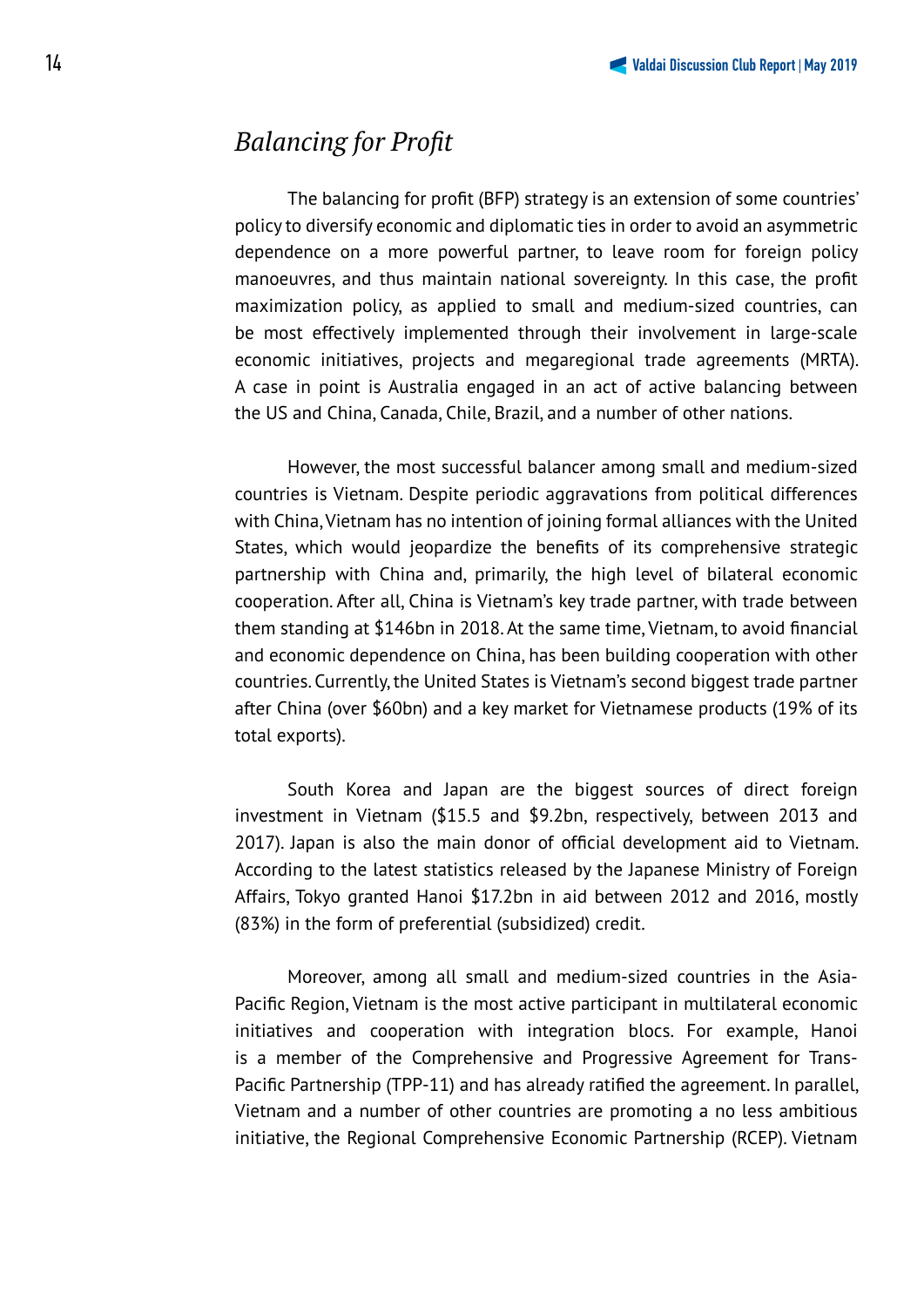is also involved in talks with the European Free Trade Association (EFTA) and has not backed away from its plan to link China's Belt and Road project with the one of its own – Two Corridors and One Economic Ring. Finally, a clear evidence of its balancing policy is the signing in 2015 of an FTA agreement with the EAEU and a similar agreement with the European Union (2018), now at the ratification stage.

Vietnam's case, like that of many other medium-sized powers, demonstrates that involvement of member states of a given integration bloc in various economic projects or initiatives is purely pragmatic in nature and presents no threat to the bloc's long-term development. In this case, the record of integration unions, primarily the EU, shows that a 'partnership of necessity', a tool for achieving short-term goals, may evolve into a 'partnership of choice' and accelerate integration processes.

## *'Partnership of necessity' vs 'partnership of choice'*

The first stages of European integration provide a graphic example of how the 'partnership of necessity' concept can be used in practice. As is of common knowledge, its original aim was to avert another world war and close ranks to counter the growing influence of the USSR.

But the European Coal and Steel Community (ECSC) and its contemporary, the European Union, did not stop at that and managed to launch long-term cooperation based on rational benefits. The main reason for this smooth evolution towards a 'partnership of choice' was the use of economic national security mechanisms in contradistinction to military methods. For example, placing the coal and steel market under supranational control put to rest the centuriesold territorial disputes between Germany and France, while economic benefits laid the basis for a solid partnership between the former adversaries. It is this detail, in combination with the unifying pull of common European values, that introduced the element of a rationally balanced 'partnership of choice' into the forced 'partnership of necessity'.

Thus, a 'partnership of choice' can be seen as a rational and balanced decision by countries that would rate several alternative projects or partners and give preference to those meeting their long-term interests – rather than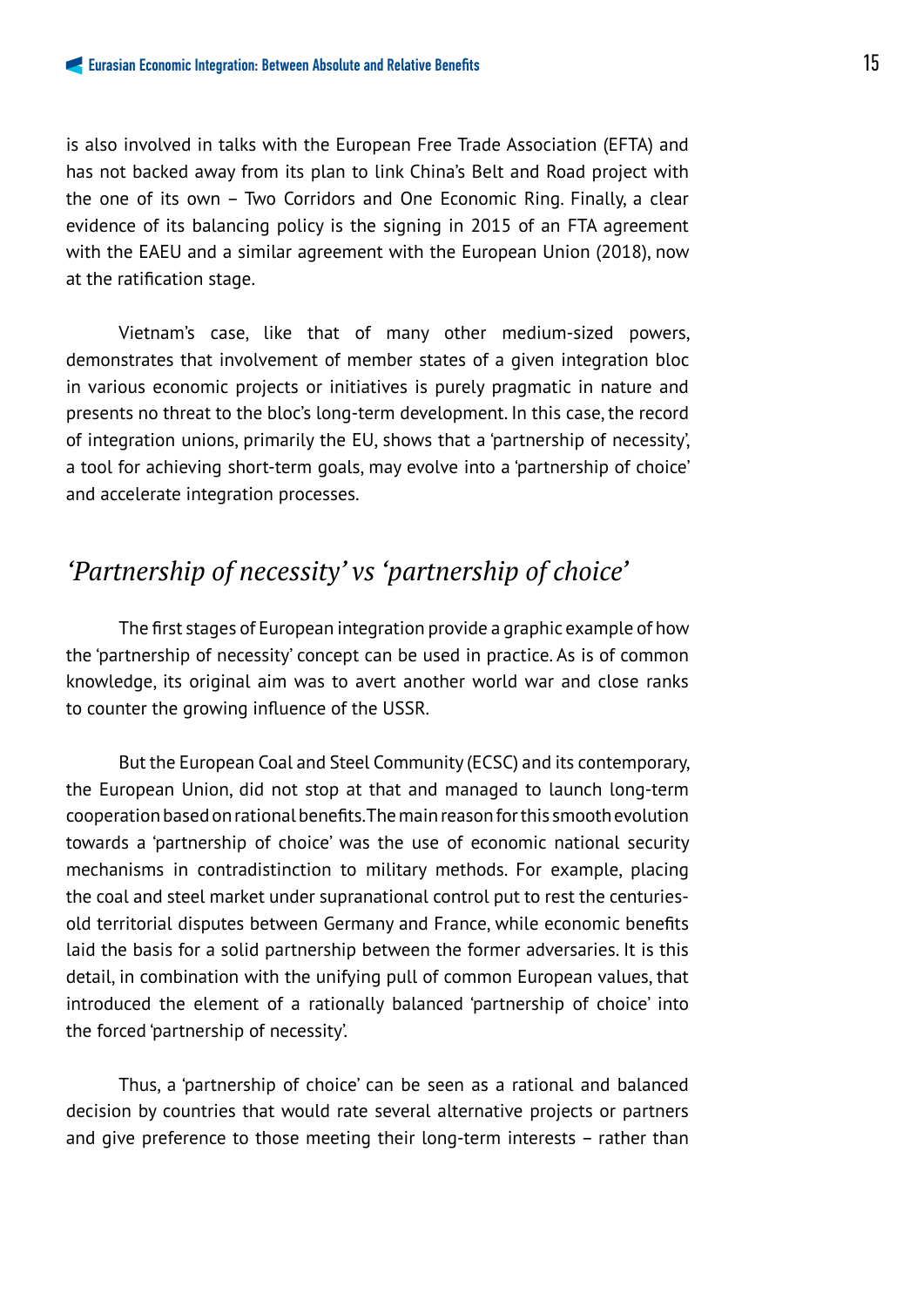short-term needs as in the case of a 'partnership of necessity' – to the greatest extent. For the European Union, long-term cooperation prospects were based on the realization of mutually shared absolute integration benefits derived from economic cooperation and political unity.

Analyses of international experience are of particular importance for neutralizing the EAEU fears that arise from the fact that certain countries choose a development path alternative to the EAEU. It is clear that the EAEU member countries, regardless of how far advanced the integration processes are within the Union, will seek to intensify ties with third countries. A welcome partner for Kazakhstan and Kyrgyzstan is China, for Russia – China, South Korea, Japan, India, and, of course, the European Union. Belarus will continue its balancing act between Russia and the EU. It is of fundamental importance for Armenia to preserve close ties with Iran and continue 'cutting the window' to Europe by implementing the Comprehensive and Enhanced Partnership Agreement with the EU.

Therefore, any attempt to immobilize or somehow impede this process will only raise another wave of conflicts between the countries. A logical question that has to be answered in this context is how to preserve the EAEU's viability and prevent the different and occasionally conflicting interests from splitting it into isolated bilateral tracks. One answer is a commitment to the voluntary institutional binding strategy that has proved effective in ASEAN.

### *Voluntary Institutional Binding*

This strategy envisages two levels of cooperative measures: 1) strengthening the institutional integration mechanisms inside a bloc; and 2) establishing dialogue venues and promoting economic initiatives that bind together the significant partners.

The original effort to strengthen the integration mechanisms within ASEAN was aimed at inviting the direct foreign investment (DFI) needed to raise the member countries' socioeconomic development level, boost ASEAN competitiveness, and strengthen its bargaining position in trade talks with bigger regional partners. To achieve this, ASEAN members signed, as early as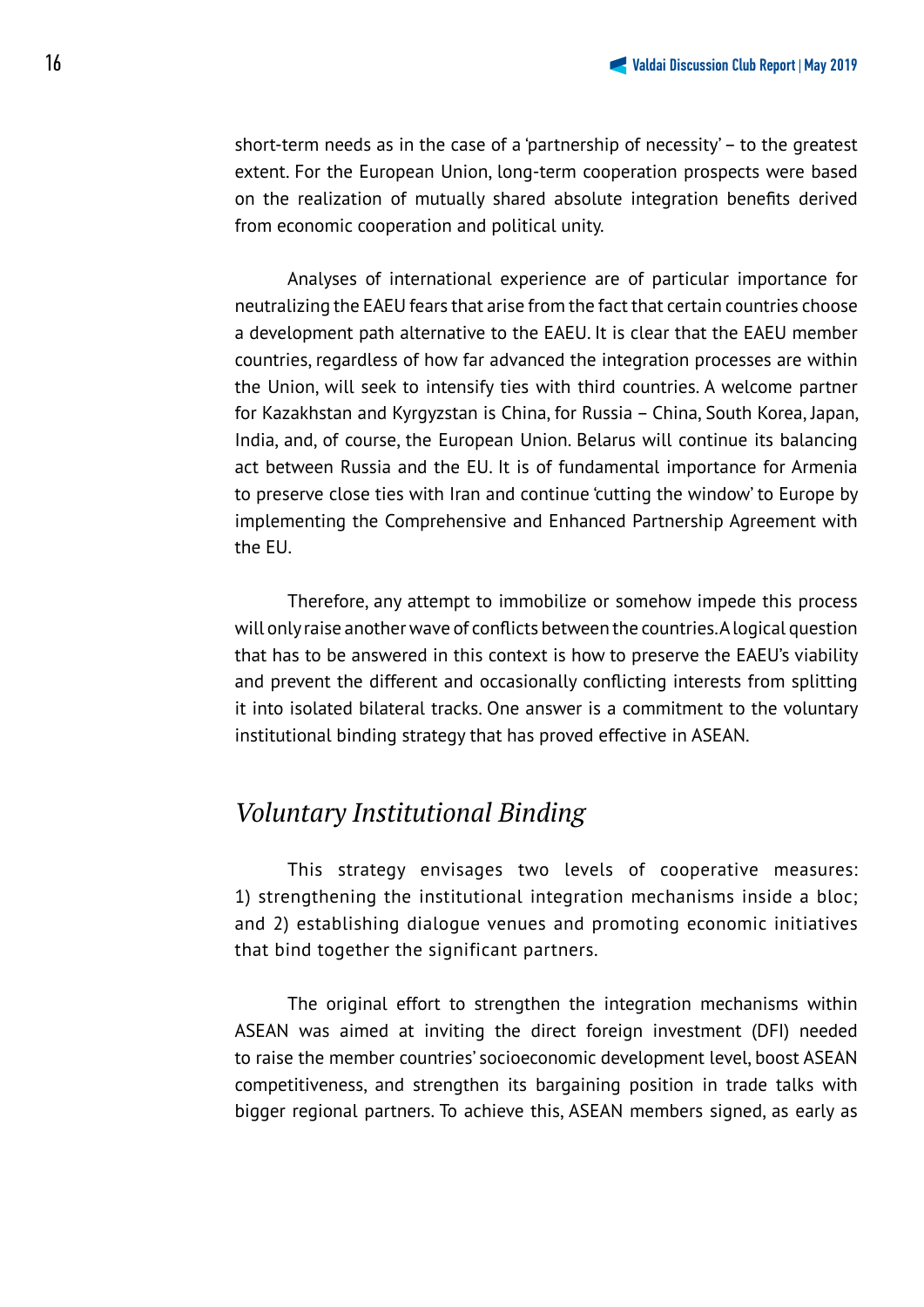1977, the ASEAN Preferential Trading Agreement and the ASEAN Free Trade Area agreement in 1992. In this context, the establishment of various related committees and ad hoc mechanisms geared to settling trade disputes and strengthening internal economic ties should be mentioned. The most significant integration event in Southeast Asia was the creation of the ASEAN Economic Community (2015) designed to strengthen ASEAN as the central element in the regional economic architecture.

In relation to third countries, the ASEAN institutional binding policy can be seen in the forming of privileged formats of bilateral and multilateral interaction, including full dialogue partnerships with the United States, China, Russia, and other countries, sectoral dialogue partnerships (Pakistan, Norway, etc.), development partnerships (Germany), economic dialogue venues (East Asia Summit), the ASEAN+3 strategic format (China, Japan, South Korea), bilateral FTAs with certain dialogue partners, and ASEAN-centric economic initiatives

**EAEU countries, for various economic and geostrategic reasons, are of limited interest to foreign partners** 

(RCEP). The existence of a diverse system of preferential and other trade agreements with outside partners reflects ASEAN's commitment to free and open trade, multilateralism, and the priority of closer integration with regional and global value-added chains.

As far as Eurasian integration is concerned, it must be admitted that on a standalone basis, the EAEU countries, for various economic and geostrategic reasons, are of limited interest to foreign partners. But as a major unified market of 183 million people with high industrial potential, the EAEU has emerged as an attractive and desirable partner for third countries and other integration blocs. This is evident from a series of agreements with Vietnam, China, Iran, and Serbia, and from FTA talks with a number of other states.

In this regard, the EAEU's long-term development prospects are directly dependent on the effectiveness of EAEU internal and external institutional binding, or, in other words, on its members' ability to overcome the 'national sovereignty trap', consistently develop the existing integration institutions, primarily the Eurasian Commission and the EAEU Court, and launch EAEUcentric privileged multilateral interaction formats that go beyond traditional FTA framework and that will be in high demand among regional partners.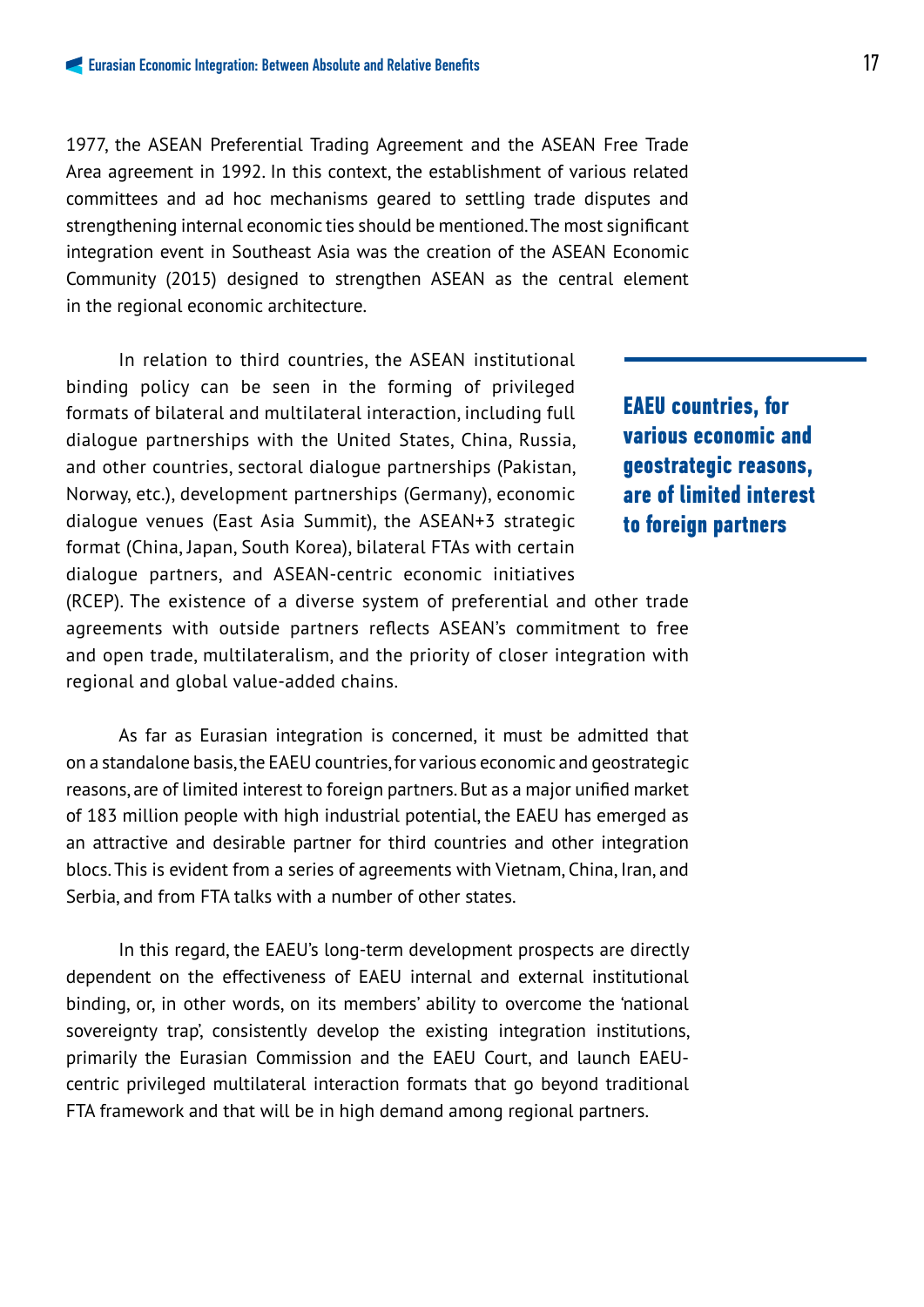## EAEU: From Rational Manoeuvring to Rational Strategies

After four years of EAEU history, some describe it as a successful integration project, while others point to numerous and sometimes very poignant internal differences that affect efficiency. As of now, the arguments between EAEU optimists and EAEU sceptics go around in circles and are of a 'glass half full/half empty' nature. The sceptics tend to belittle or deny the positive effects of the integration, perceiving the EAEU project as a set of chaotic, uncoordinated foreign economic and foreign political manoeuvres. The optimists, in their turn, cannot shrug off the problems but emphasize that for its age the EAEU is in good shape, and therefore 'the glass is half (or more) full'. Given this modality, the debate inevitably goes to seed and loses strategic context.

There was a strategic vision underlying the EAEU at its inception. In looking back on how the future union was presented by Nursultan Nazarbaev and Vladimir Putin, the architects of Eurasian integration, the Russian President said in October 2011: 'We suggest a model for a powerful supranational union capable of becoming a pole in the modern world and playing the role of an effective "bond" between Europe and the dynamic Asia-Pacific Region.' This approach was echoed by Nursultan Nazarbaev: 'It [the Union] has every chance of becoming an organic part of a new global architecture that began taking shape under the impact of the most powerful global financial and economic crisis in history. […] From the very start, the Eurasian Union must be created as a competitive global economic association.'

Thus, the idea was to take advantage of the economic and political trends that emerged after the global financial and economic crisis  $(2008 -$ 2009). The influence of traditional world leaders was on the wane, while that of the most successful developing countries was on the rise. Following the crisis, the developing countries increased their representation and influence in global governance institutions. But globalization itself 'stumbled' famously and the growth of protectionism was observed around the world. Under these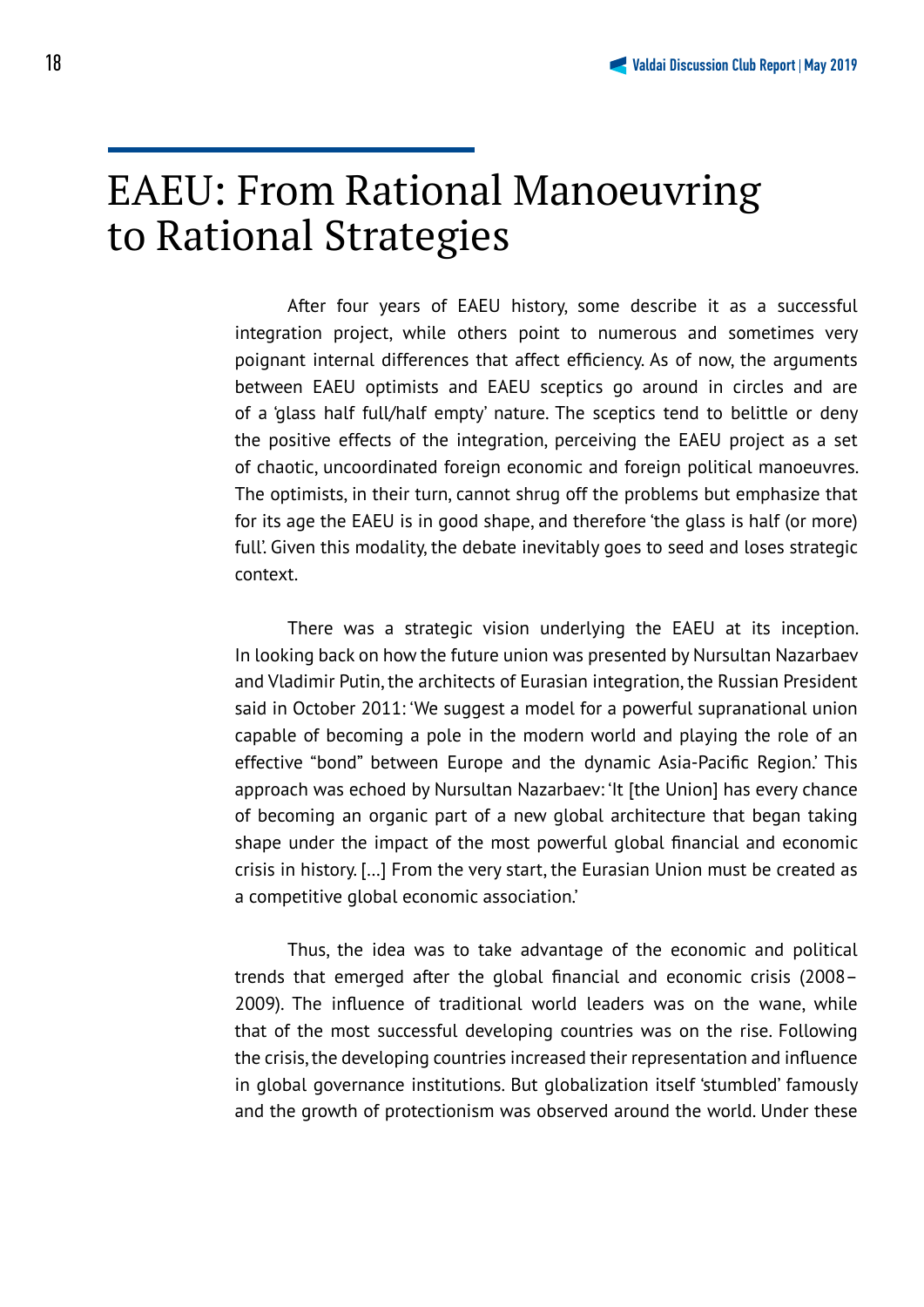circumstances, regional integration unions were acquiring increased importance. Countries in the post-Soviet space had an opportunity to transition from 'catch-up development' (repeated and less than successful attempts to jump on the bandwagon of globalization) to a regional group that would be a full party among others in a transforming world. This union would both protect its members from the negative effects of globalization and provide greater opportunities for benefitting from its positive aspects.

During its first five years, the EAEU had to look for a balance between protectionism and openness, between a combination of globalization and regionalization variables in a situation where Russia and the collective West were on a collision course, swapping sanctions and countersanctions. Many debates on this complicated the EAEU's development. By now, it is clear that these debates have not only a practical and tactical dimension but also a strategic one embodied in a dilemma of absolute and relative benefits.

While eyeing globalization, the post-Soviet elites were usually orientated towards immediate relative benefits. Like other developing countries, they were only users of economic globalization. Development opportunities and terms were a given that they had to adjust to. Under these circumstances, there was neither a need nor a chance for devising their own stance on the absolute benefits of globalization. Neither was it necessary to contribute to their multiplication. At the same time, the priority growth rates observed in developing countries in the 2000s created a habitual pattern of thinking to the effect that for the deftest users the relative benefits of globalization were higher than for its guarantors. This 'consumer model' was largely applied to the Eurasian integration project as well. But a regional integration union cannot set its sights on a 'consumer model' alone.

After approving the decision to establish the EAEU, which in itself was only possible owing to the orientation to absolute benefits, the participants were quick to transition to the habitual 'consumer model'. In itself, this was rational behaviour. With common rules and capabilities in place, everyone seeks to use these to maximum effect in its own interests, that is, to gain relative benefits. In the long term, finding an optimal balance between absolute and relative benefits must become an important element in a rational EAEU strategy. In this regard, three circumstances should be taken into account.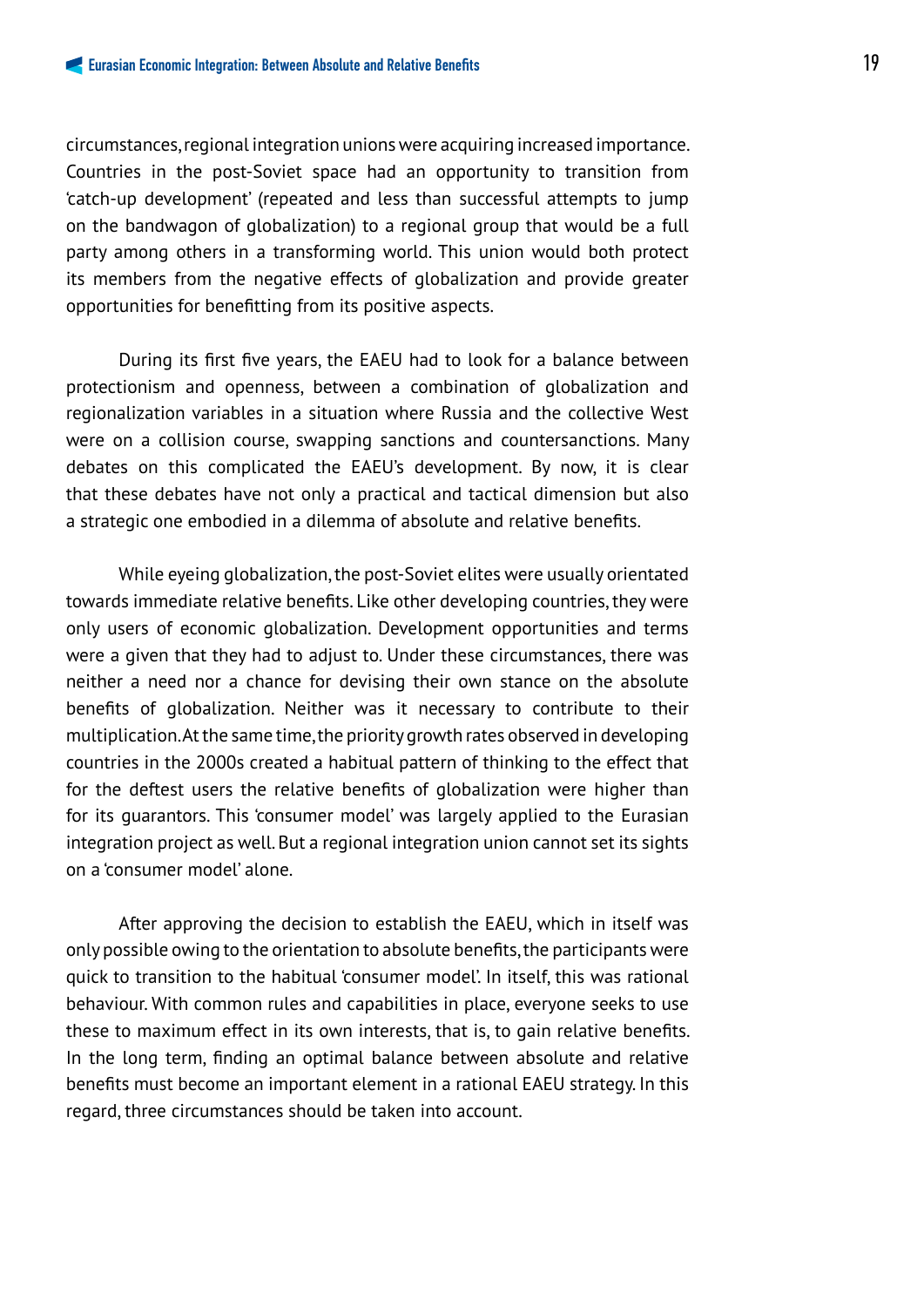First, it is unrealistic to ignore the relative benefits in an integration union, because this is something that can and must work in the future.

Second, rivalry for relative benefits should not take place at the expense of ruining or undermining the absolute benefits. The EAEU's supranational bodies are supposed to play the key role in preventing this. It is these bodies that arbitrate the rivalry for relative benefits and do not let it take on forms threatening destruction to the common good.

Third, the EAEU organization is yet to be finalized, which means that the crystallization of absolute benefits is still in progress and that all union members must contribute to the process. The leaders of the EAEU member states should play the key role in creating and expanding the common absolute benefits. This is a question of political will and strategic decision-making.

#### \*\*\*

Today, the EAEU members are past masters at calculating and billing their relative losses, this being the topic that the media most willingly cover. At the same time, related meetings and news often fail to reach out to the absolute benefits of integration. In part, this imbalance is due to the fact that during the first five years, the main effort was concentrated on organizing the integration environment, which means creating the absolute advantages that by definition generate less news than the frequent scandals over relative benefits.

The EAEU's first five years has managed to demonstrate that the focus on gaining relative benefits leads to more and worse clashes of interests that slow down the integration processes. A course for absolute benefits, on the contrary, facilitates cooperation aimed at maximizing integration-related economic profits.

But it must be realized that the phenomenon of relative benefits is inevitable. There is just one tool with which to smooth and overcome these conflicts – to put decision-making on an integration stumbling block in the wider context of integration benefits and losses. In other words, it takes transiting from the calculus of relative benefits to ranking absolute and relative benefits of integration, something that should become a key vector in Eurasian integration in the long run.